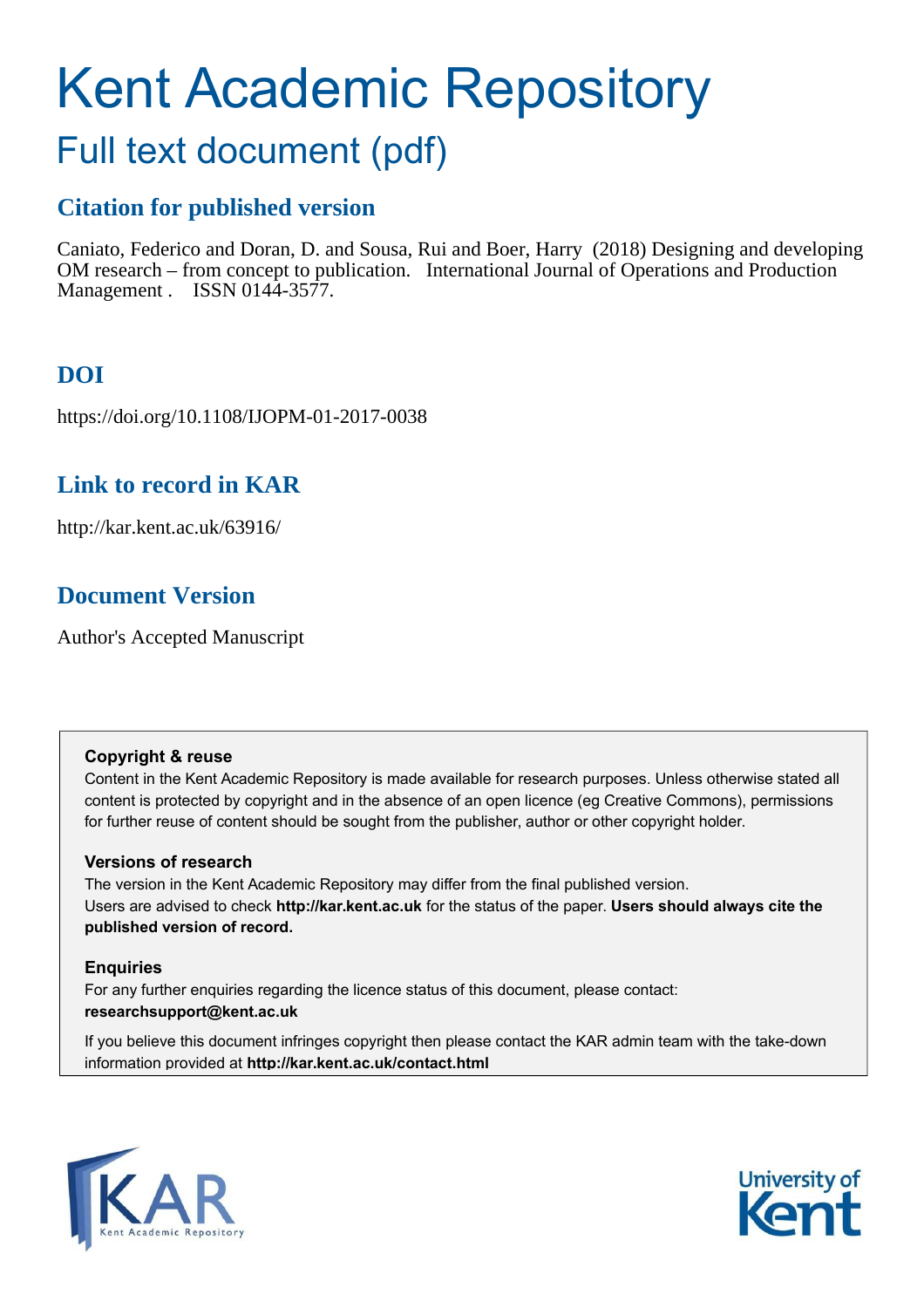

# signing and developing OM research – from concept to

|                  | International Journal of Operations and Production            |
|------------------|---------------------------------------------------------------|
|                  | Management                                                    |
|                  |                                                               |
|                  |                                                               |
|                  |                                                               |
|                  | Designing and developing OM research - from concept to        |
|                  | publication                                                   |
|                  |                                                               |
| Journal:         | International Journal of Operations and Production Management |
| Manuscript ID    | IJOPM-01-2017-0038.R1                                         |
| Manuscript Type: | Viewpoint                                                     |
| Keywords:        | Research design, Publication, Research competences            |
|                  |                                                               |
|                  |                                                               |
|                  | <b>SCHOLARONE</b> <sup>*</sup>                                |
|                  | Manuscripts                                                   |
|                  |                                                               |
|                  |                                                               |
|                  |                                                               |
|                  |                                                               |
|                  |                                                               |
|                  |                                                               |
|                  |                                                               |
|                  |                                                               |
|                  |                                                               |
|                  |                                                               |
|                  |                                                               |
|                  |                                                               |
|                  |                                                               |
|                  |                                                               |
|                  |                                                               |
|                  |                                                               |
|                  |                                                               |
|                  | <b>POULER</b>                                                 |
|                  |                                                               |
|                  |                                                               |
|                  |                                                               |
|                  |                                                               |

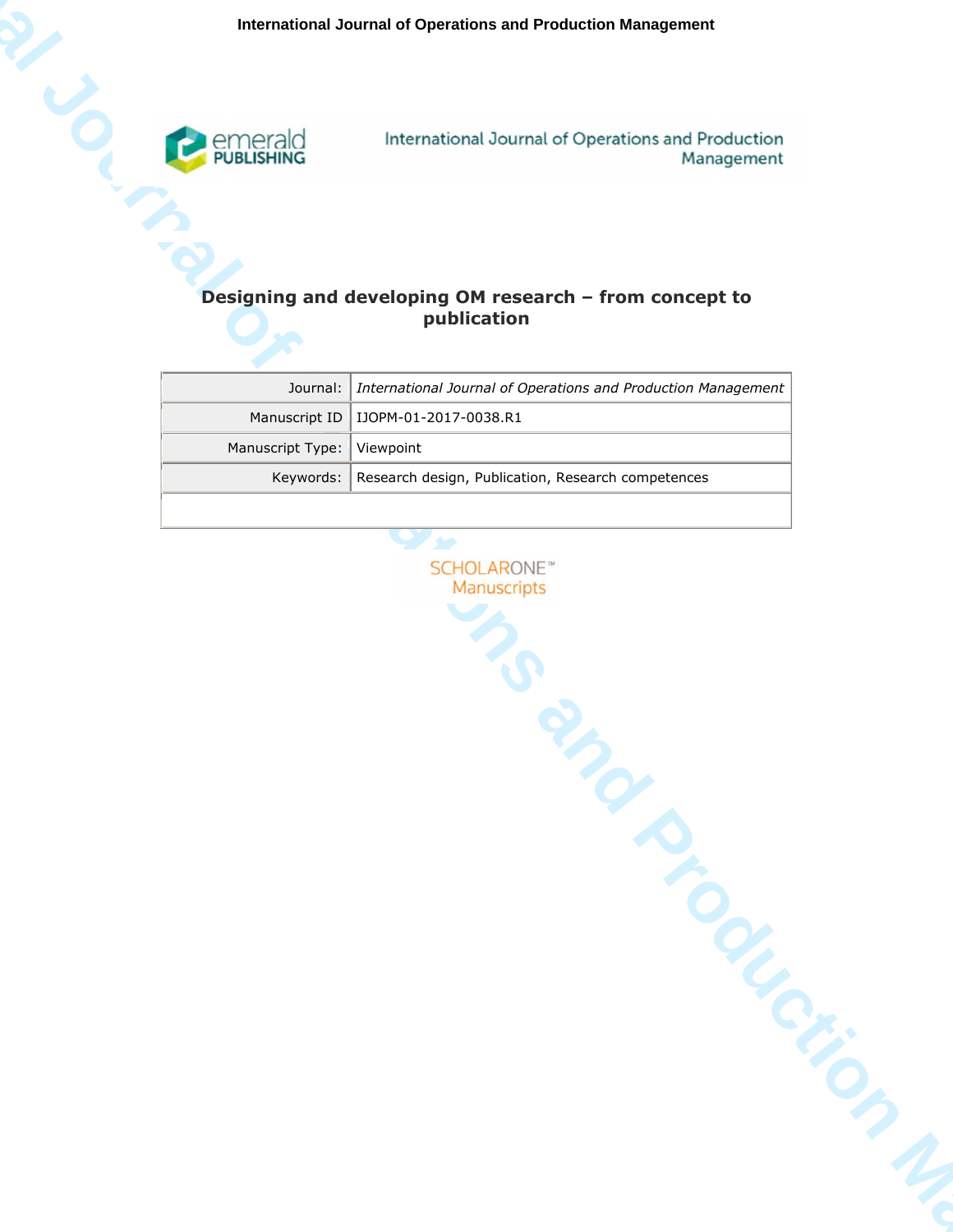# **Designing and developing OM research – from concept to publication**

# **Abstract**

**Purpose** – Our purpose is to identify similarities and differences between qualitative-based and quantitative-based research, and to present recommendations for designing and conducting the research so that the possibilities of publishing it in leading OM Journals are improved.

**Design/methodology/approach** – The paper takes it outset in contributions made at the 2016 European Operations Management Association Young Scholars Workshop. The theme of the workshop was "Designing and developing research projects in Operations Management – from concept to publication". Taking the perspectives of the case researcher, the survey researcher and the editor/reviewer, we present and discuss our views on and experiences with designing research for publication.

**Page 1 of 23**<br> **International Journal of Operations and Production Management**<br> **Designing and developing OM research - from concept to**<br> **Designing and developing OM research - from concept to**<br> **Page 1 of 23**<br> **Abstrac Findings** – We identify a number of recommendations that researchers should use when designing, conducting and presenting their research for publication. The recommendations include the need to clearly and concisely establish relevance, account for choice of methodology as well as the operationalization, sampling, analytical and validation methods used, and demonstrate the contribution of the paper in the discussion section. Furthermore, we draw attention to the importance of developing a publication strategy as early as possible. Other important aspects include the title of the paper, keywords selection and rejection criteria. Finally, we stress the importance of "total quality management" in designing and executing OM research.

**Originality/value** – Going beyond the standard author guidelines found at journal web sites, we present a collection of viewpoints, which are based on our experiences as reviewers, editors and<br>reviutators of OM research projects and their designs.<br>**Keywords – Research design, Publication, Research competences** evaluators of OM research projects and their designs.

**Keywords** – Research design, Publication, Research competences

**Paper type** – General review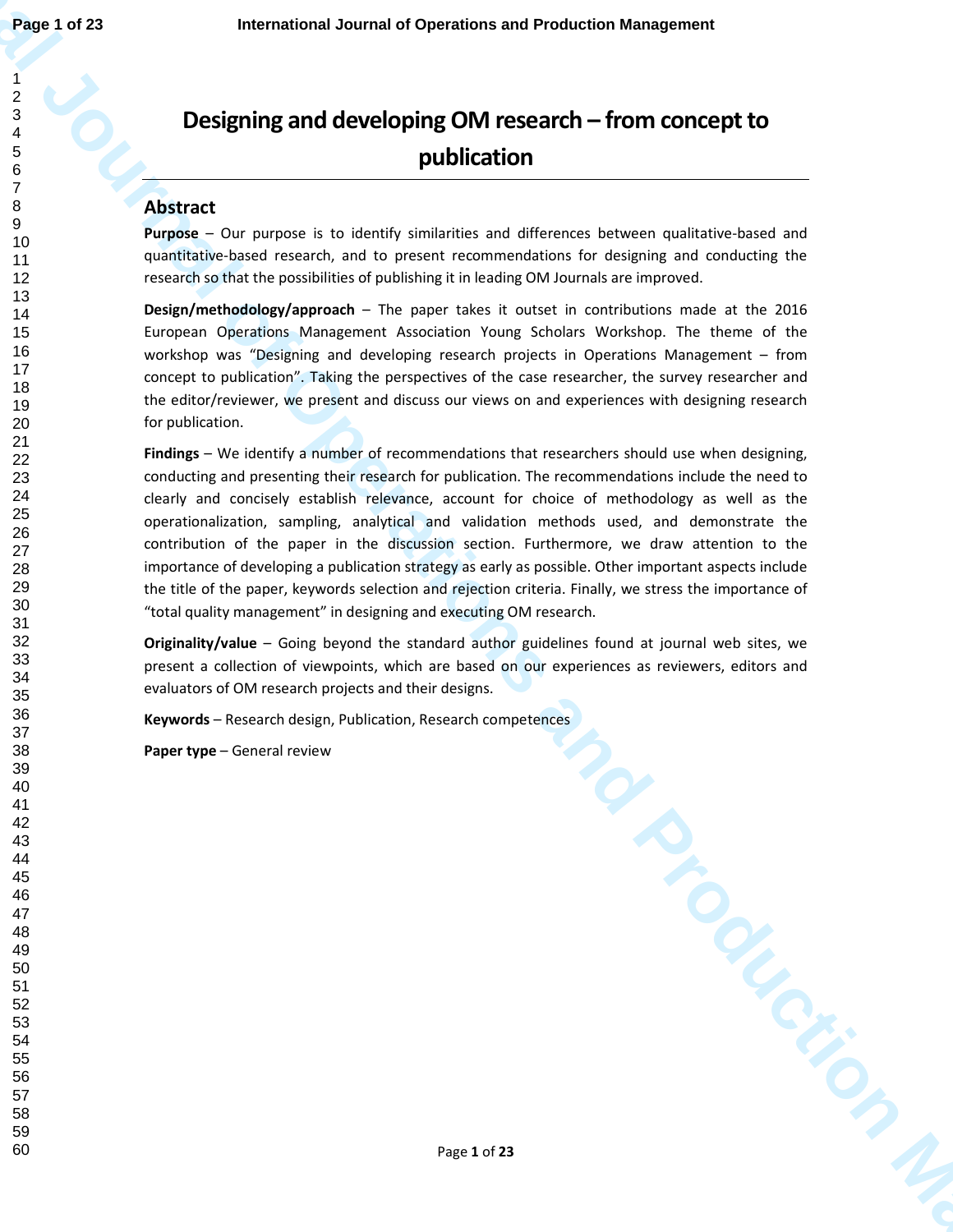# **Introduction**

Like any scientific discipline, Operations Management (OM) depends on its scholars performing highquality research that is both practically relevant and has theoretical impact. Publishing is one of the important requirements for PhD students to obtain their degree, and for young scholars to make progress in their academic career. High-quality research provides the basis for a high-quality thesis and papers, and requires research skills, disciplinary knowledge, and oral and written presentation proficiency. The European Operations Management Association (EurOMA) supports the development of these competences through the EurOMA Doctoral Workshop, its engagement in the EIASM EDEN doctoral seminar on "Research Methodology in Operations Management", and the EurOMA Young Scholars Workshop (YSW). Offered to young scholars who have completed their PhD studies and have attained their first academic positions, the YSW has a rolling agenda, so that young scholars can step in anytime. The topics on the agenda include:

- Supervising MSc and PhD students.
- Teaching OM to MSc and MBA students.
- Career development managing your way through academia.
- Operations management research and practice.

**International Journal of Operations and Production Management Poper 2 of 2 and<br>
International of Operational System Contents and the content of Contents and Theorem 2 and<br>**  $\frac{1}{2}$ **<br>
<b>International System Contents and the** The 2016 YSW focused on "Designing and developing research projects in Operations Management – from concept to publication". This general review paper is based on the presentations from three OM scholars, who shared their views on and experiences with designing publishable research, and the resulting discussions with the young scholars attending the workshop. We examine common approaches to designing and reporting empirical research. Specifically, we seek to differentiate between qualitative and quantitative research and to align these approaches to reporting findings and preparing papers for publication in highly ranked OM-focused journals. First, taking a researcher's perspective, we discuss and exemplify designing publishable case study and survey research, respectively. Next, we take an associate editor's perspective on designing publishable research. Subsequently, we discuss the importance of "total (research) quality management" in OM research. We conclude the paper with a summary of key lessons for OM scholars.

# **Designing publishable case study research**

Case studies are the most frequently used qualitative research method in OM. Although they may be used for a variety of research purposes, case studies are particularly strong and most often used for theory building purposes (Voss et al., 2002; Ketokivi and Choi, 2014). In recent years, there have been calls across several management disciplines for developing good theory (Corley and Gioia, 2011; Yadav, 2014; Narasimhan, 2014). In OM, it has been suggested that many theoretical contributions are "vacuous", without enough understanding and explanatory power (Schmenner et al., 2009). One reason may be that the training of OM researchers "… tends to favor empirical research that seeks to verify existing theory" (Skilton, 2011, p. 22), often leading to minimal impact.

Good theory is relevant and can have high impact (Van de Ven, 1989), and funding bodies increasingly assess the relevance and impact of the research proposed. A logical implication of this demand is that OM needs more research based on rigorously designed and executed theory-building case studies. This section addresses this implication. It is not intended to be a tutorial on case research – good guidelines have already been developed elsewhere (Yin, 2014; Miles and Huberman, 1994) and discussed in the context of OM research (Stuart et al., 2002; Voss et al., 2002). Instead,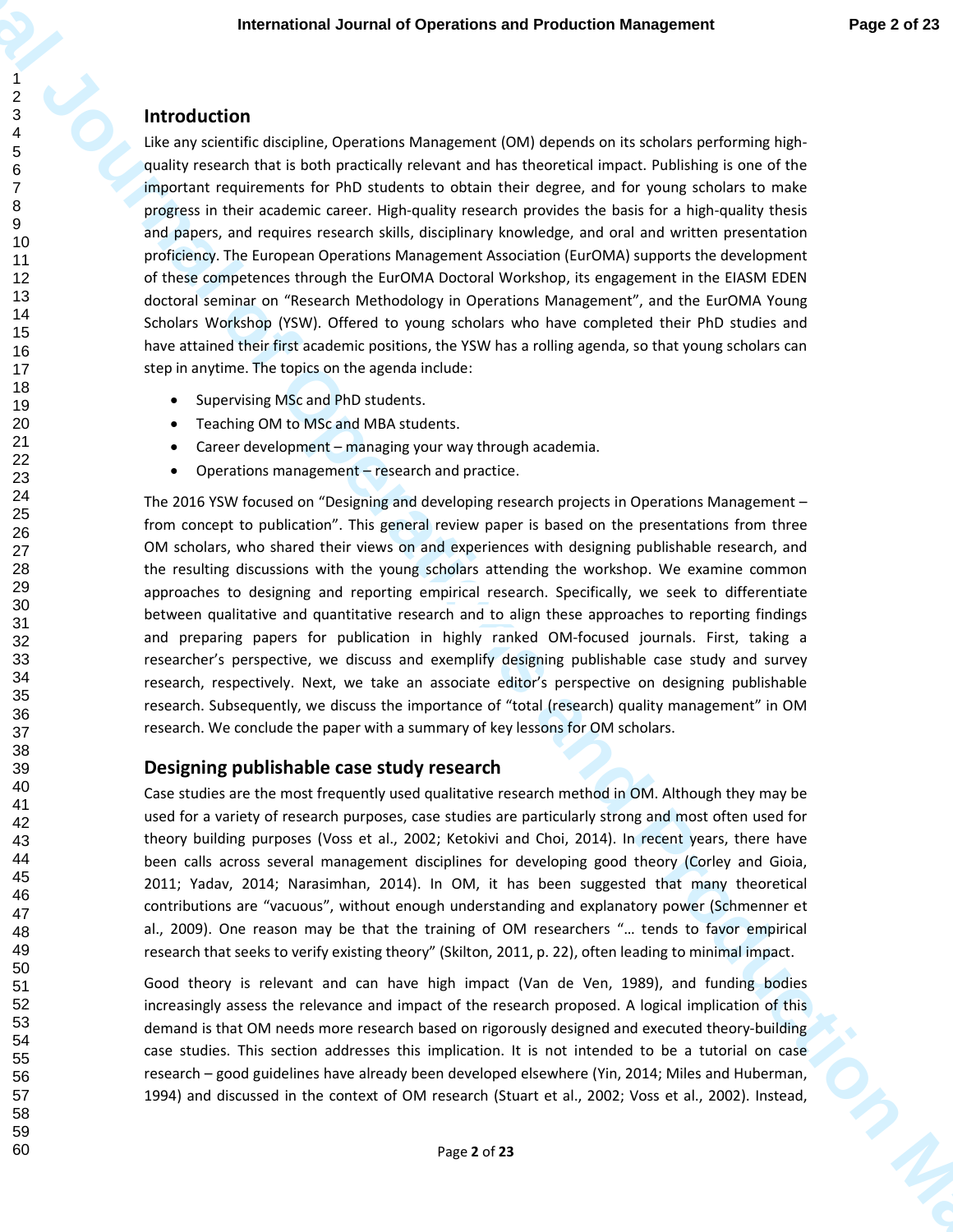**Page 19 d12**<br> **International Journal of Operations and Production Management**<br> **I**<br> **International Constraints and Constraints and Constraints and Constraints are also that the constraints are also the constraints and th** this section aims to 1) discuss the most common shortcomings found in OM case research projects (despite existing guidelines); and 2) clarify a number of research design areas in which guidelines are highly tacit. The section draws on 1) literature on the case study method from the general and operations management fields; 2) case-based papers published in OM journals; 3) the author's experience in assessing, reviewing and teaching case-based research as a faculty member of the EDEN Doctoral Seminar on "Research Methodology in OM" and the EurOMA Doctoral Seminar dedicated to reviewing PhD research projects. The intention of this contribution is to draw attention of the OM research community, particularly early career researchers, to common pitfalls and misunderstandings related to the use of case studies, thereby contributing to improving the rigor and impact of case-based OM research. Several research design and execution decisions are addressed in the typical sequence in which they arise, with reference to exemplary papers whenever adequate.

#### Purpose of case studies

Case studies are most often used to build theory inductively. However, they can also be used for conceptual theory building purposes, in which the researcher applies deductive reasoning to develop relationships between constructs into an internally consistent theory (Handfield and Melnyk, 1998; Meredith, 1993). Cases can then be used to illustrate the theory (Wacker, 1998), so as to (Siggelkow, 2007):

- 1. Give concrete examples of the constructs employed in the theory, which helps the reader to imagine more easily how the conceptual argument might actually apply in empirical settings.
- 2. Illustrate the nature and scope of conceptual relationships (e.g., A leads to B).
- 3. Make it easier for the reader to assess the plausibility of the theory's relationships by illustrating examples of how A leads to B.

This use of cases is not always well understood and is sometimes misconstrued as theory testing or validation, in the sense that the cases usually show that the theory holds in the context of the case settings. However, in deductive studies, the cases are not core to the theory development process and, although they are usually presented after the theory, they are not intended to test theory (see Parmigiani and Rivera-Santos (2015) for an example).

## Unit of analysis

The unit of analysis is key to the development of case studies but often regarded as problematic by researchers and reviewers. The definition of the unit of analysis should be related to the initial research questions. The most common units of analysis in OM are the firm, site and process. Working with higher-level units of analysis makes access to cases more difficult and is not always well understood. For example, if a study adopts the supply network as the unit of analysis and studies one specific network, it should 1) demonstrate that the number and type of focal entities in the network are adequate to capture network-level phenomena, and 2) recognize that it is employing a single case design. It has been argued that the smallest unit of analysis to capture network effects is the triad (Choi and Wu, 2009; see Dubois and Fredriksson (2008) for an example). Working with lower levels of aggregation (e.g., teams in a given firm) may allow for controlling for confounding factors (e.g., firm-level factors), albeit at the expense of external validity.

## Case selection

Case selection is a critical decision in theory-building case research because it largely determines the extent to which the findings can be generalizable (external validity). Cases should be selected for theoretical reasons rather than randomly or with the purpose of being representative of a wider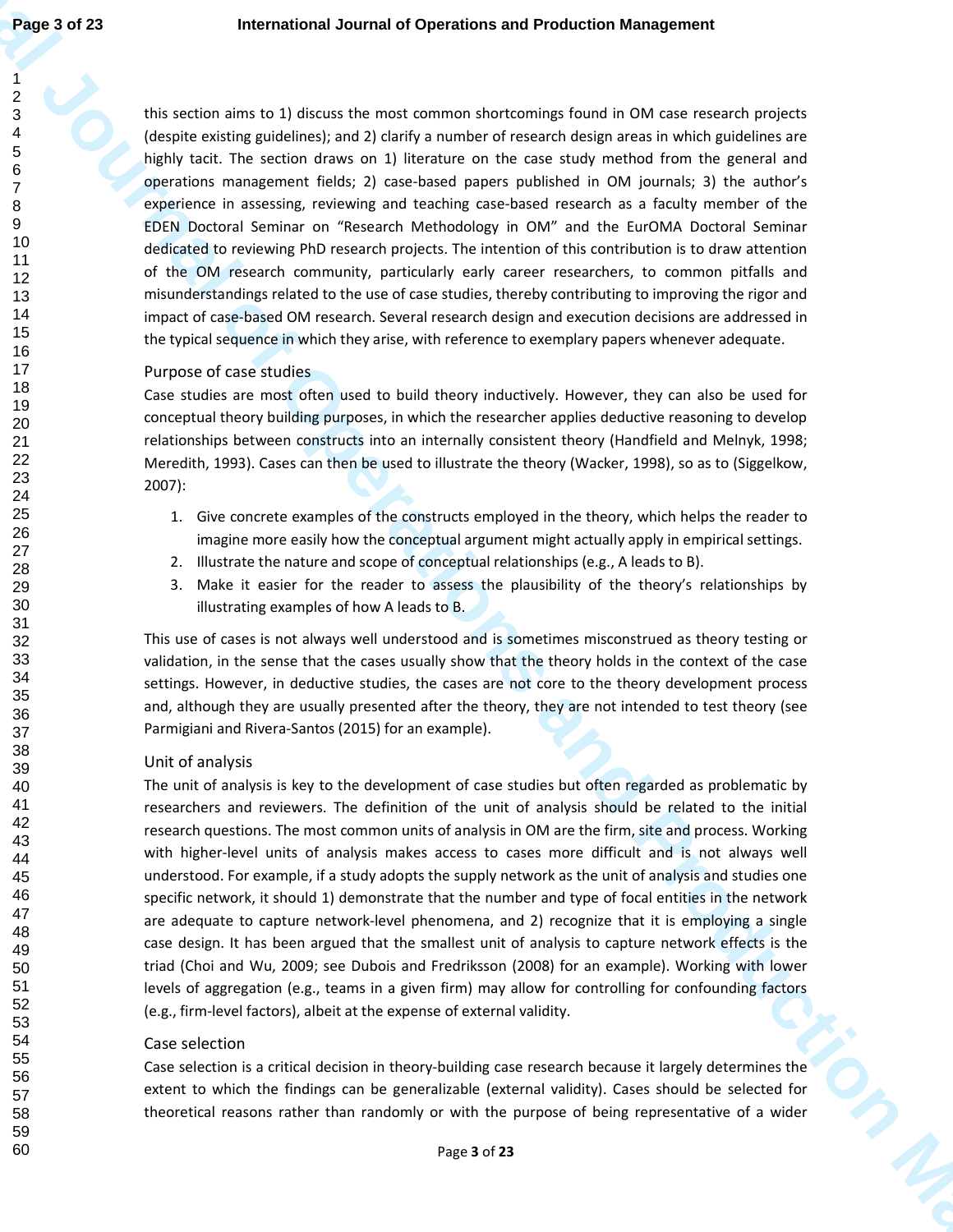population (Yin, 2014). Researchers should show that the selected cases possess specific traits that make them appropriate to address the research questions in the context of the conceptual framework that underpins the study. There are a number of theory-based logics for case selection, including achieving literal and theoretical replication (Yin, 2014; see Sousa and Voss (2007) for an example), studying a phenomenon with potential for new insights (e.g., Siggelkow's (2007) talking pig), and contrasting polar cases (e.g., high and low performers).

The researcher may have little leeway as to the choice of cases to be studied. For example, firmsponsored projects require that the firms involved are studied. There may also be practical constraints, such as geographical distance or barriers in gaining access. In these instances, the ideal sequence of the research process (from research problem to case selection) may have to be reversed, with the researcher working backwards from the available cases to the identification of relevant research questions for which those cases are adequate. Although not ideal and potentially challenging, this is a valid procedure as long as the researcher can find a suitable match between a research question with the potential to contribute to knowledge and the traits of the available cases.

#### Single versus multiple case study designs

An important decision in case selection is whether to use single or multiple cases. Each design has advantages and disadvantages. For a given level of resources, single cases allow for increased depth. The limitations, however, include reduced external validity, risk of misjudging the representativeness of a single event or exaggerating easily available data, and observer bias (Voss et al., 2002). A multiple case design reduces these limitations but implies reduced depth per case, for the same level of resources.

**International Journal of Operations and Production Management<br>
International of Operations and Constraint and the state information and the state in the state information of the state in a method of the internation of the** There are different perspectives on the importance of the limitations of single case designs, with positivist-oriented researchers attaching more importance to such limitations than interpretativeoriented researchers (Langley and Abdallah, 2011). Regardless of these differences, the single case design needs to be carefully justified. Situations for which this design may be appropriate include exploratory studies (e.g., finding an interesting research question or new constructs in the early stages of theory development), research questions that require rich data, longitudinal studies (which are often single case studies because of limitations in time, resources and access), and studying an exceptional, discrepant or revelatory case (see Åhlström and Karlsson (2000) and Lewis and Brown (2012) for examples). If a suitable justification is absent, the question arises why the researcher did not add at least one more case in order to mitigate some of the limitations of the single case design. In the end, the "acid" test for single case research is whether the insights generated (with the benefit of depth and/or longitudinality) are sufficiently novel and impactful (e.g., revelatory, or falsifying existing theories) to compensate for the limitations of the design. Thus, the bar is rather high for a theoretical contribution.

Despite its importance, insufficient or inadequate justification of case selection is perhaps the most common shortcoming of case research projects in OM.

#### Field work reporting

All too often overlooked, yet crucial to the development of theory, replicability requires detailed reporting of field work aspects such as the type of data collected, number and length of site visits and interviews, type of respondents and questions asked, and how constructs were measured (Sousa and Voss, 2001; Vanpoucke et al., 2014). It is also important to establish whether the depth of the cases matches the complexity of the issues being studied. The depth of the field work needs to be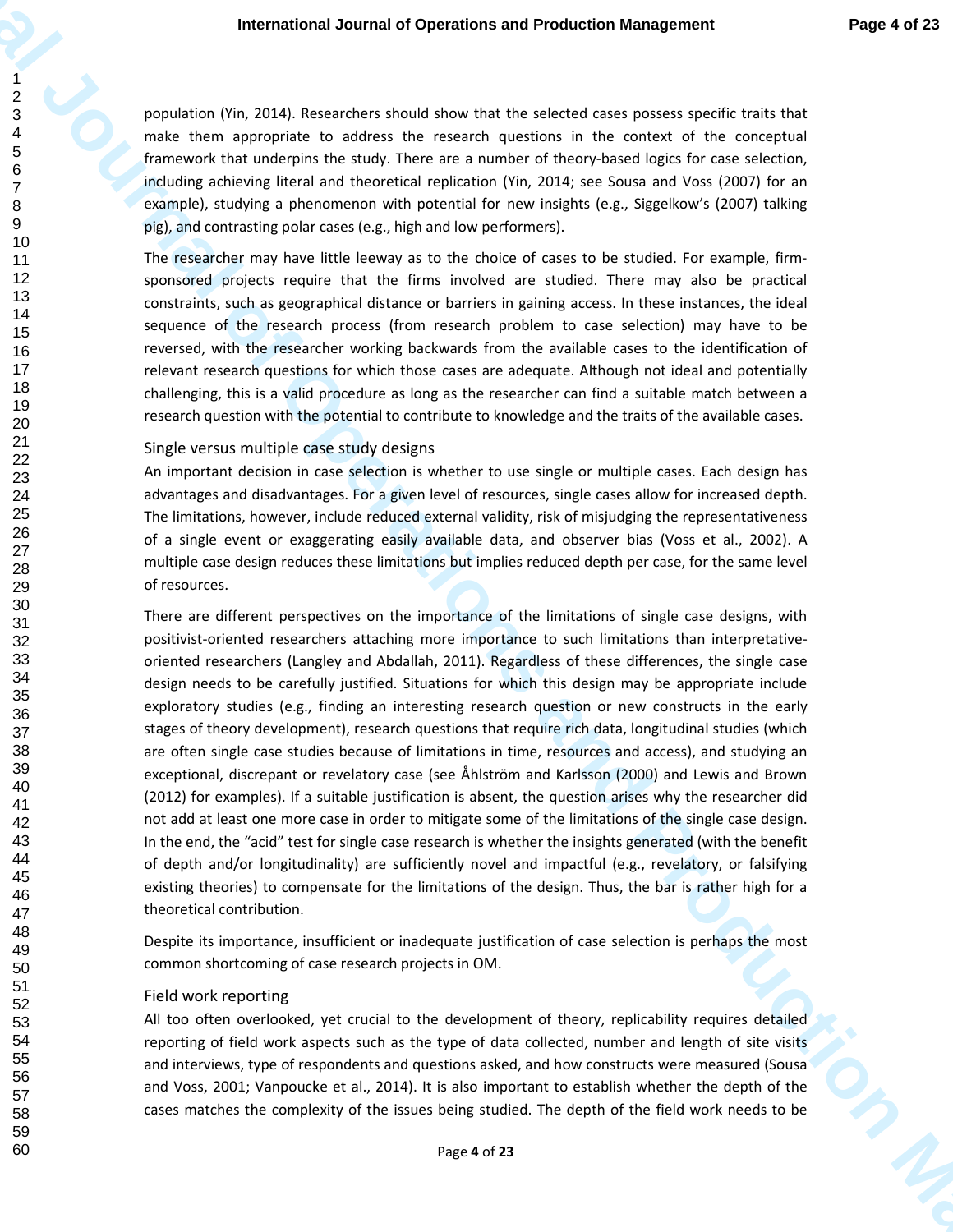sufficient to achieve a minimal level of holistic understanding of each case on its own, including the characteristics of its "natural setting" (Leonard-Barton, 1990; Ketokivi and Choi, 2014). A clear and focused case research protocol (Yin, 2014), outlining precisely how the field work was conducted and summarizing its key aspects, has been shown to be a very helpful tool.

Insufficient reporting of information on field work still occurs in many projects. This is surprising, since it is a straightforward task. In addition, possibly due to declining resources for research in recent years, we come across ever more studies in which the field work is too shallow to really understand the issues being studied (e.g., too few interviews with too few respondents) and be able to claim holistic insight into the cases in their context.

#### Data analysis

**Fage 5 of 23**<br> **International Journal of Operations and Production Management**<br> **I**<br> **International of the tractional street of halots understand of our other standard of<br>
Conseil case resembents of the Conseil case in th** The goal of data analysis is to derive research findings from the raw case data (e.g., interview transcripts, documents, observations). The findings represent the researcher's interpretation of the data. Reporting on data analysis in journal paper format is a challenge due to the richness and volume of case data. Whenever possible, long case narratives should be avoided by using figures, models and visual displays (e.g., causal networks; Sousa and Voss, 2003). It is also useful to summarize, aggregate, classify or rate research constructs, thereby raising their abstraction level (Miles and Huberman, 1994). Papers should show not only the researcher's interpretation of the data, but also some of the actual data in order to allow the reader to assess whether the author's theorizing is plausible (Pratt, 2009). Strategies for doing this efficiently involve adding interview citations or illustrating a few "chains of evidence" from raw data to interpretation (Yin, 2014; see Contiero et al. (2016) for an example). Achieving the right balance between the extent to which interpretation and actual data are reported is not straightforward; single case designs often require showing more of the actual data than multiple case designs.

Two types of data analysis weaknesses are common in OM research. First, many papers lack details on how the data analysis was conducted (Ketokivi and Choi, 2014). Second, papers often jump too quickly from the Methodology to the Findings section and do not sufficiently demonstrate that the findings are based on an independent assessment of the data by the *researchers*. In these instances, the analysis consists mainly of an account of what *respondents* have said, implicitly subscribing to and offering those views as the findings of the study. It is important, therefore, to provide sufficient detail concerning data analysis and interpretation.

## Publication

Prestigious empirical OM journals demand research rigor and a strong contribution to theory. Regarding contribution, theory-building case research needs to clear a significant hurdle in terms of the generation of new insights and understanding. Empirical data and context should lead to new theoretical insight. It is important therefore to review the emergent theory against existing theory, and to determine what is similar, what is different and why (Eisenhardt, 1989). We have come across studies that were properly designed and conducted, but the emergent theory was not discussed in enough depth and did not therefore add sufficiently to extant knowledge. One point that is not always adequately understood, is that the emergent theory is not to be taken as speculative, pending confirmation of additional theory testing research. The emergent theory has already been tested as it is grounded in empirical observation, analysis (Ketokivi and Choi, 2014) and explanation of the focal phenomenon in its empirical setting. This abstract explanation is proposed to apply beyond the study's case(s), within a certain scope of generalizability.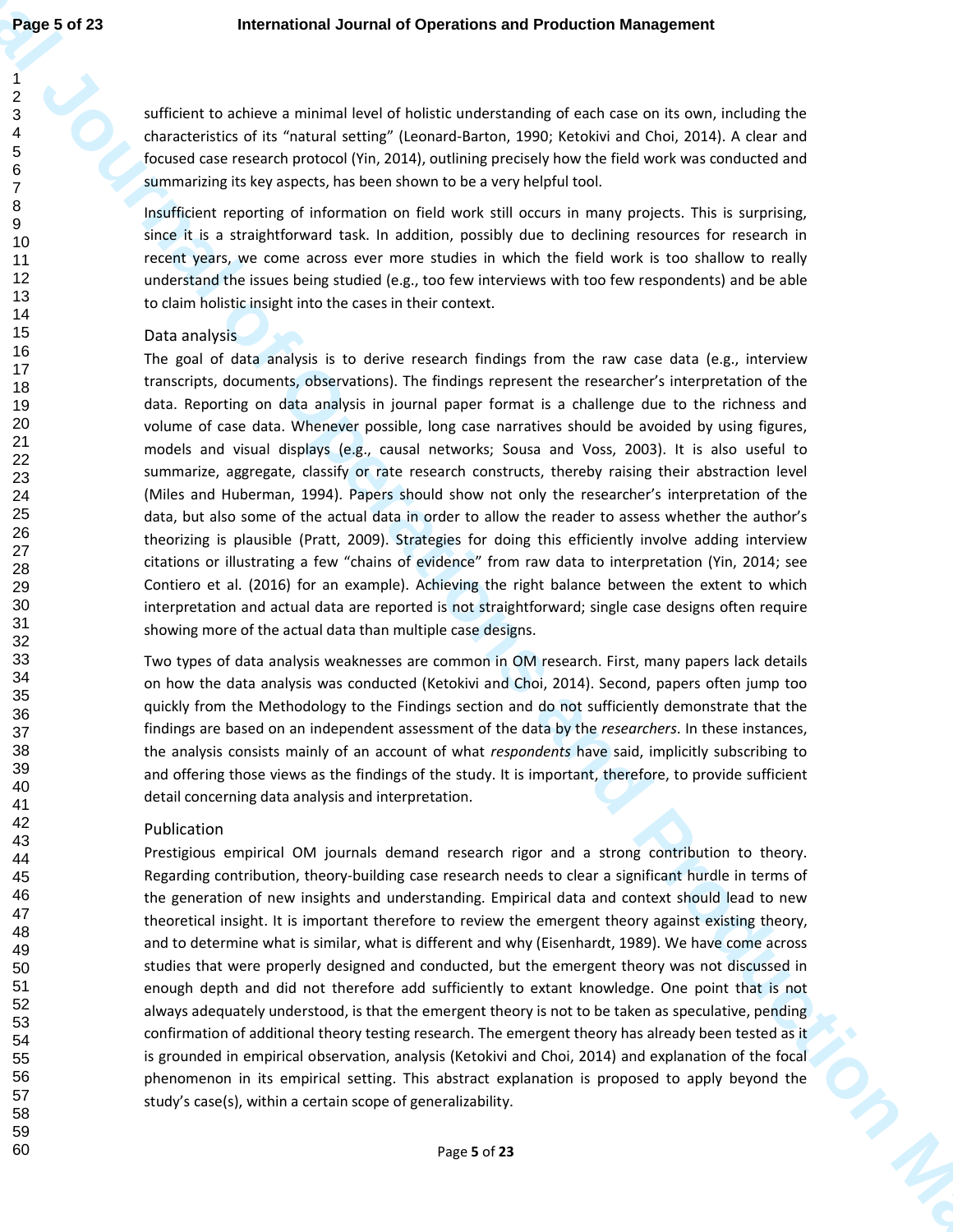Concerning rigor, case research must be made transparent by demonstrating the concrete research actions taken in the context of the study, not just by declaring that a formalized process was followed (Holton, 2007; Gibbert and Ruigrok, 2010) (see Vanpoucke et al. (2014) for an example). This may include creatively using setbacks, discussing problems encountered on the way, and how these emerging issues guided further data collection and analysis. If trade-offs need to be made across different types of validity, case research should prioritize internal validity (making correct inferences about causal relationships) and construct validity (establishing correct operational measures for the concepts being studied) over external validity (generalizability of the findings) (Gibbert and Ruigrok, 2010). We have not often seen this level of transparency in OM case study reports.

**International Journal of Operations and Production Management Pape 6 of 23**<br>
2. Chroming dept. contextual of the statistic production Management Pape 6 of 23<br>
2. Chroming dept. contextual Applies to decode the statistic s Reporting case research in journal papers is a challenge because there is no standard structure that can be readily adopted. Some papers clearly divide theory from data (e.g., Sousa and Voss, 2007), while others mix both (e.g., Åhlström and Karlsson, 2000). Some papers focus more strongly on higher-level cross-case patterns (variable-oriented) (e.g., Sousa and Voss, 2001); others delve more strongly into the details of each case (case-oriented) (e.g., Ragin, 1987; Vanpoucke et al., 2014). This variability partly stems from differences in the nature of the research questions and the case study purposes. As guidance, researchers may consider modeling their work on an author who consistently publishes qualitative work and whose style they like (Pratt, 2009). Authors should also write the paper so that it helps the readers to reach their own conclusions, which is partly a matter of rhetoric (Langley and Abdallah, 2011). Thus, being a good writer is an important skill for case-based researchers. Finally, case papers should strike a balance between the extent of interpretation and showing details on the data.

Navigating the journal landscape is also important. Some journals are more receptive to case-based research than others. Even though a number of US-based journals have recently proclaimed openness to the case method (Ketokivi and Choi, 2014; Narasimhan, 2014), the percentage of casebased papers published in these journals (e.g., JOM, POM) remains significantly lower than in their Europe-based counterparts (e.g., IJOPM). If researchers target a journal less receptive to case research, it may be necessary to heed Stuart et al.'s (2002) advice to incorporate explicitly into the submission the arguments for conducting case-based research and to anticipate common criticism of case-based approaches.

Table 1 summarizes the above in terms of lessons for developing publishable case study research.

INSERT TABLE 1 APPROX. HERE

## **Designing publishable survey research**

In this section, we address the challenge of designing publishable quantitative research, involving the collection of a large-scale empirical data set, usually through survey methods, to be subsequently analyzed by means of statistical techniques. In OM, this is one of the most common research methods and a favored approach amongst researchers possessing statistical skills (e.g., Forza, 2002; Rungtusanatham et al., 2003). We focus on projects that involve multiple research groups from different countries, and discuss the main differences with more traditional, single-country surveys. OM has seen several international survey projects, which contributed significantly to the development of the field. Most projects started twenty or more years ago. Many of them are still active today, and have produced an impressive record of publications in all major OM journals. The main ones are: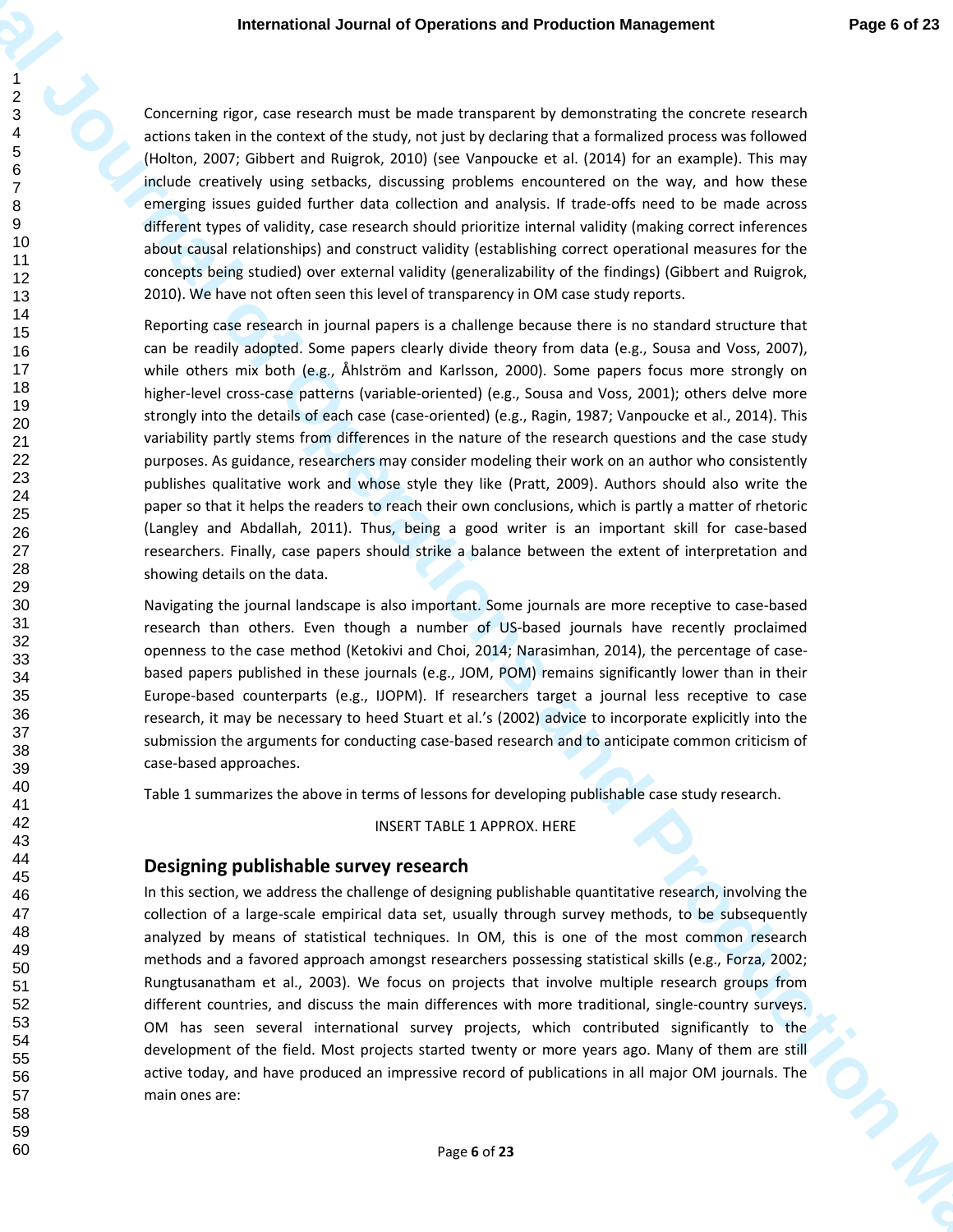- Manufacturing Futures Project Survey (De Meyer et al., 1989).
- World Class Manufacturing (subsequently renamed High Performance Manufacturing) (Flynn et al., 1997; Schroeder and Flynn, 2001).
- Global Manufacturing Research Group (Whybark, 1997).
- International Manufacturing Strategy Survey (Lindberg et al., 1998).

In this contribution, we use a more recent project, the International Purchasing Survey (IPS) (Luzzini et al., 2012; Kauppi et al., 2013), as an example, show the steps, the challenges and the trade-offs faced when dealing with large, complex survey projects, and discuss the learning that can be inferred from conducting and publishing the results of (multi-country) survey studies.

## The IPS project

**International Journal of Operations and Production Management** The IPS project was developed to reflect the increasing research and practical relevance of Purchasing and Supply Management (PSM) (Harland et al., 2006; Zheng et al., 2007; Wynstra, 2010). At the start of the project, PSM was still a relatively young and underdeveloped field of research. Most research had been exploratory and case-based. Little theory testing and generalization research had been conducted, with limited theoretical foundations (Chicksand et al., 2012; Spina et al., 2013; Spina et al., 2016). In 2007, an international group of PSM researchers therefore decided to launch a major initiative aimed at developing the field using a large-scale international survey.

## The choice of survey research type

Deciding on the type of survey is the first important step. It is generally recommended to design surveys based on a clear theoretical and empirical need. Most survey research is used to test new, or to generalize existing, theory to new domains (based upon theoretically-grounded reasons for doing so). In the case of very new and emergent topics, exploratory or descriptive surveys can be adopted, but they usually provide limited theoretical contribution and have little publication potential (Forza, 2002). This contribution focuses on theory testing.

In addition, the scope of the survey needs to be determined: many surveys have a limited geographical scope, usually a single country, which is generally due to practical limitations (e.g., availability of resources). Multi-country surveys instead have the ambitious goal to collect a large number of responses with an international (or even global) perspective, thus providing a richer and more comprehensive perspective on the phenomena under investigation, as well as allowing for cross-country comparison. These surveys cost more in terms of data collection and coordination efforts.

## The research framework

Adopting or developing a theoretically sound research framework is a key step in designing survey research, irrespective of the geographical scope, as it provides a common and consistent structure for the research and the survey questionnaire. The framework needs to define the main constructs and their relationships, covering the research questions and illustrating the hypotheses that will be tested, all of which need to be clearly derived from the literature and theoretically motivated (Forza, 2002).

This was particularly challenging in the case of the IPS project, which involved a network of academics from research institutions from different countries in Europe and North America. Bringing together a large network of researchers created several challenges: different research interests, need to accommodate different backgrounds and theories, and coordinating a large group of people. In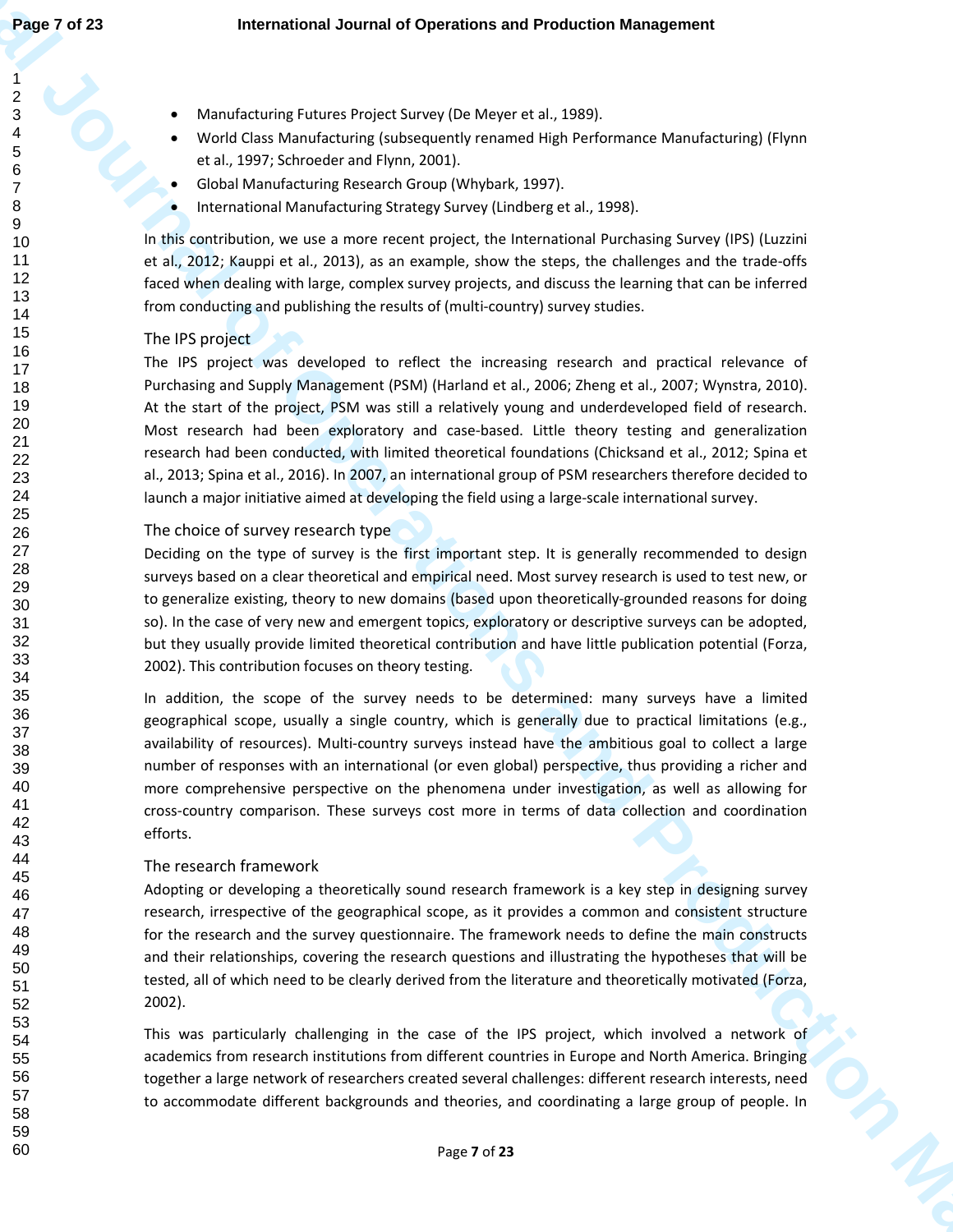**International Journal of Operations and Production Management<br>
International of Operations and Production Management<br>
2. The context members was context to the production of the filter system and the production and the pr** order to allow for enough breadth and variety while preserving commonality and consistency, an overall framework model was designed. The framework draws on the traditional "goals-practiceperformance" framework (e.g., Voss, 1995) and similar approaches in the PSM domain (e.g., Gonzalez-Benito, 2007), and links business strategy to purchasing strategy, organization and skills, and performance. In addition, an innovative perspective was added, i.e. a focus on a single purchasing category, in line with the stream of research dating back to Kraljic (1983), who recommends different strategies, processes, tools and performance criteria, depending on category characteristics. Finally, several contextual variables were included in the framework, in line with the contingency perspective (Sousa and Voss, 2008).

#### Questionnaire design

A well-designed survey questionnaire is vital for collecting valid and usable data. Carefully undertaking all the required steps is key to its success – operationalizing the constructs included in the theoretical framework, identifying proper measures and formulating questions correctly, all of which should be based on consolidated literature, and validating the questionnaire by pilot testing it with target respondents. These steps are well covered in survey design textbooks (e.g., Dillman, 2000), but not always clearly followed and reported in papers. In particular, construct operationalization is sometimes overlooked. In the case of cross-cultural, multi-language surveys, additional challenges with translation and cultural differences (e.g., Survey Research Center, 2010) must be dealt with and reported.

In the case of the IPS, once the overall framework was consolidated, the questionnaire was developed. We exploited existing constructs as much as possible, and prepared a "construct book", which summarizes, for each construct, the detailed questions and scales used, with references to their sources. For each construct, the book explains whether it is a  $1<sup>st</sup>$  or  $2<sup>nd</sup>$  order, and reflective or formative, construct.

In many cases, we could not find questions and scales already validated, and had to rely on adjacent domains. For example, the scales for measuring the absorptive capacity (Cohen and Levinthal, 1990) of the purchasing function were adapted from scales originally developed for manufacturing practices by Tu et al. (2006). This implied that the validity and reliability of these measures had to be tested before they were used in subsequent analyses. To ensure homogeneity in the questionnaire, for most questions Likert-like perceptive scales were adopted: 1-6 scales for "opinion" questions (no intermediate answer was allowed), and 1-7 scales for comparative questions (the intermediate answer, "equal to", was allowed).

The questionnaire was jointly developed by all the members of the network, and then tested with managers in all the countries involved. The feedback collected was shared with the whole network. The original questionnaire was developed in English, the common language of the project, and in each country, where English was not the main language, translation was needed. We adopted the Translation, Review, Adjudication, Pre-testing and Documentation procedure (Harkness et al., 2003) to ensure that the translation did not affect the validity and reliability of the questions.

#### Sampling

Sampling is critical – achieving generalizability without proper sampling is not possible. Furthermore, the unit of analysis and the sampling method must be consistent – inconsistency increases the risk of collecting data that are not reliable.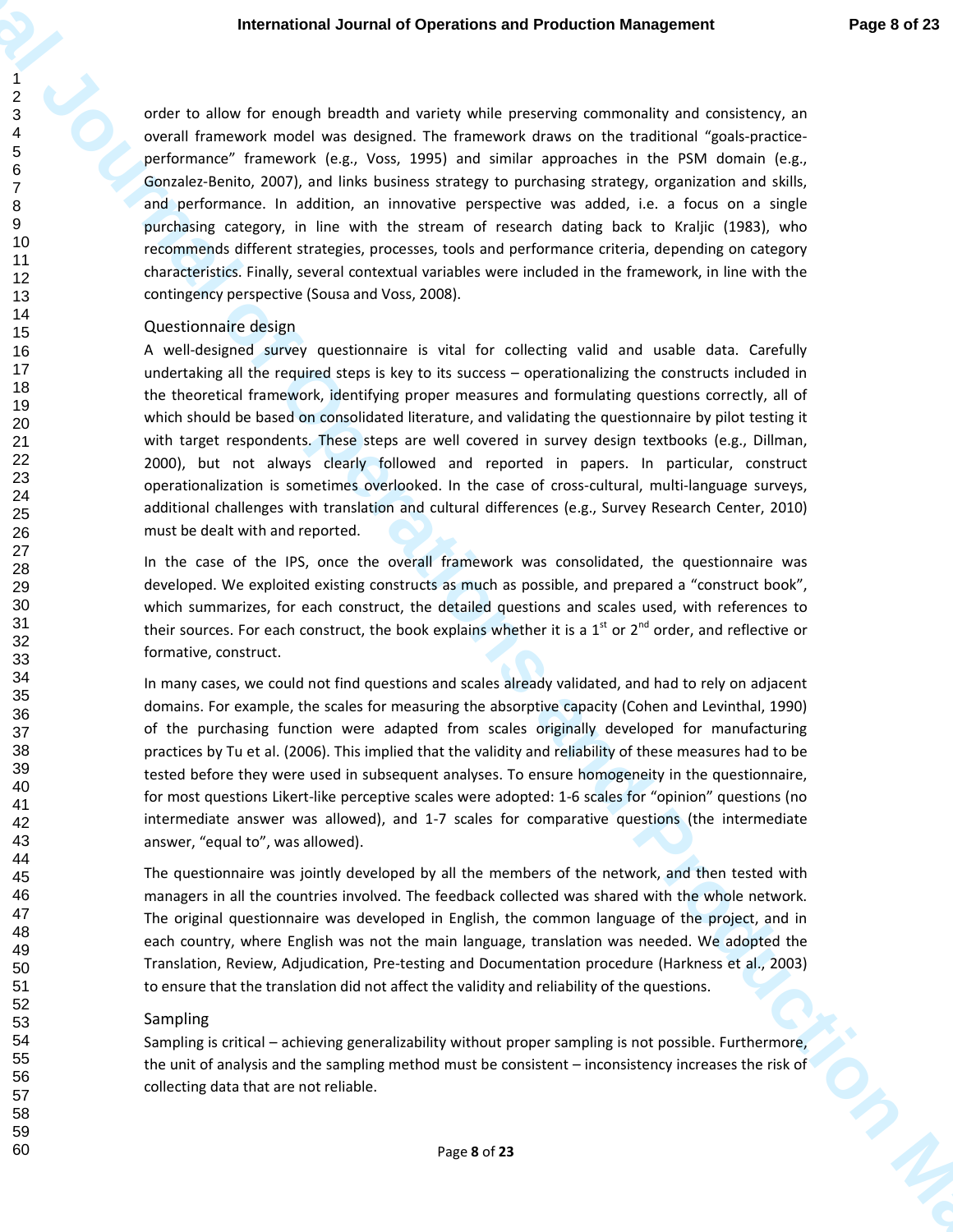Sampling was another key decision for the IPS, indeed. First, the target industries were selected. Since PSM is relevant in manufacturing and service industries, we decided to cover a broad range of private sectors. Second, as a structured approach to PSM is rare in small firms, a minimum size of 50 employees was agreed on. Third, the respondents were asked to select and address a specific purchasing category and to provide details about that category.

Each partner was charged with identifying the reference population in their country and extracting a sample to invite to the survey. An important lesson learned here concerns the importance of consistency. Some countries performed random sampling from an official list of the national population of firms fulfilling the above criteria, while other countries used a list of contacts from members of professional associations. It is important to choose one method.

#### Data collection

Collecting data requires developing a tool to administer the survey. Today, surveys are usually administered online, exploiting the numerous benefits offered in comparison with traditional paperbased surveys (e.g., higher flexibility, no need to transcribe data, and immediate availability of responses). This, however, does not reduce the need for a engagement and control of the respondents. The methods available vary from preliminary contact via telephone to present them with the project and ask them to participate, to "simply" sending out e-mails. Experience shows that calling is more time consuming, but leads to better control of the respondents, a higher response rate, higher data quality, and eventually better chances to get the research published

**Page 19 d 21**<br> **International Journal of Operations and Production Management**<br> **I**<br> **International Conservation Schementary and Conservation Schementary and Conservation Schementary<br>
<b>I** Serve that the conservation of th In the case of the IPS, once the sample was defined in each country and the contact information was retrieved, data collection could start. The main tool was an online platform, which allowed the survey to be administered in all the required languages and a common database with all responses to be built. Centralized management resulted in a highly consistent data gathering process, but also high coordination efforts. Each potential respondent received a dedicated web link. This allowed the local teams to control the respondents and trace progress of survey completion. In some countries, telephone contacts could be used to make the first contact, while in other countries only e-mails could be sent. Telephone contacts resulted in significantly higher response rates than establishing contact thorough e-mails. However, using different ways of contacting possible respondents, created some problems related to the consistency of data collection, which is a challenge anyway in the case of multi-country surveys.

#### Data analysis

Survey data analysis methods are broad and well established, and go beyond the scope of this contribution. Here we would like to stress the importance of checking for potential biases (e.g., nonresponse and common method) in the data and validating construct measures, by adopting proper methods according to their nature (i.e. reflective or formative). In addition, with multi-country surveys, measurement equivalence also needs to be taken into account, as well as consistency in the way data are used by the researchers involved.

In the case of the IPS, after the data collection had been completed, non-response and common method bias tests were performed to ensure the quality of data. At this point the question was raised: how can we ensure that data gathered in different countries, with some differences in collection methods, can be pooled together without introducing errors? To answer this question, a set of tests, reported by Knoppen et al. (2015), was performed to validate measurement equivalence across the whole sample.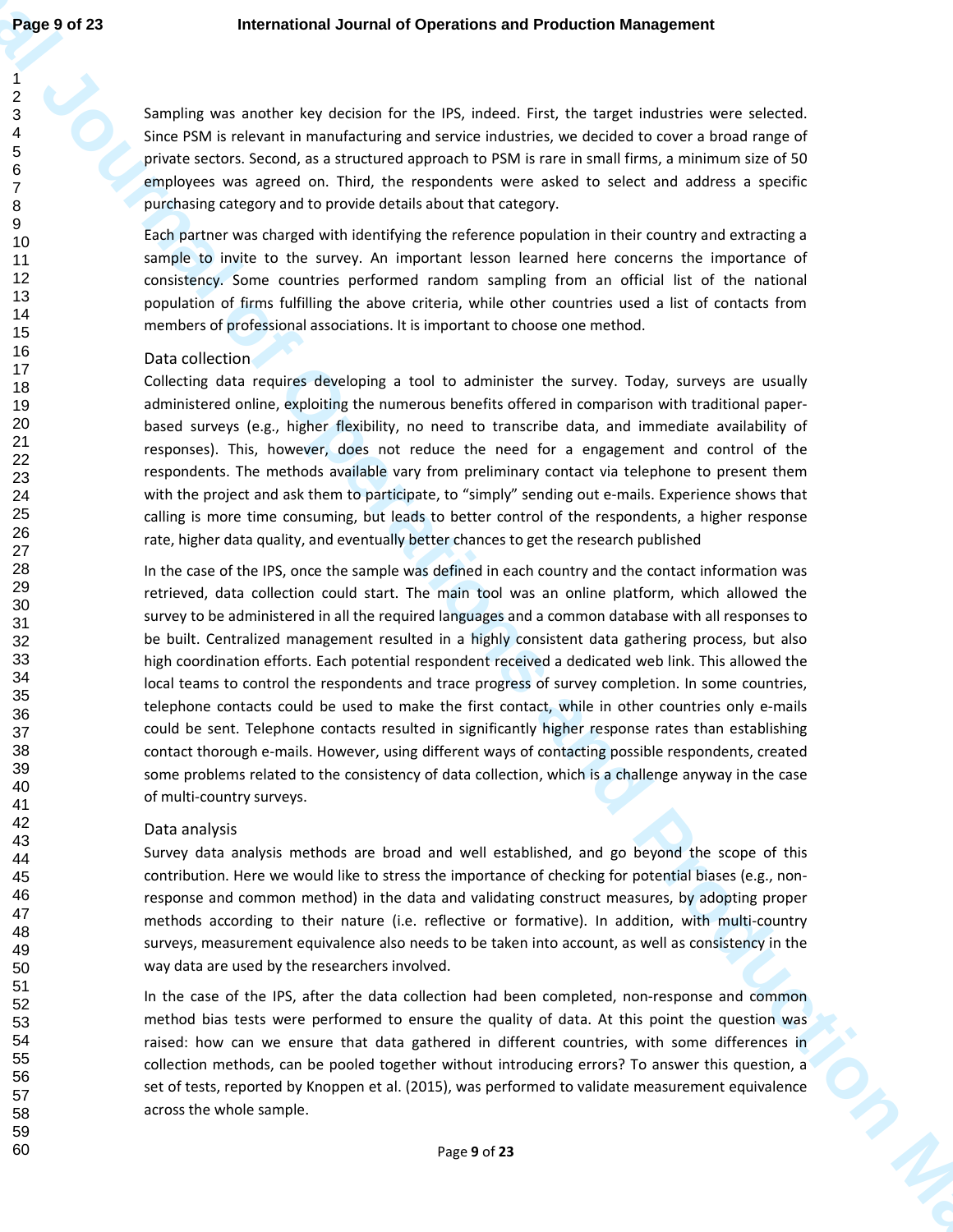Having solved this issue, the next step was the validation of measures through exploratory and confirmatory factor analysis. It was important that all partners measured the constructs consistently in order to preserve the coherence of the project. Subsequent analyses were performed either by the national teams, or by international teams combining researchers from different institutions. Each team focused on specific research questions, usually adopting a subset of the data. A preliminary "call for interest" was issued to foster international collaboration and avoid a situation where different teams worked separately on the same topic.

#### Publication

Survey-based papers are usually well accepted in OM journals, but the requirements are becoming stricter, in particular as regards rigor in all the phases of the research. Recent statements from journal editors have set new methodological challenges (e.g., Guide and Ketokivi, 2015). Combining multiple sources of information (using multiple respondents or combining primary and secondary data) is increasingly encouraged. We recommend developing a publication strategy from the beginning of the project, shared by all the participants and including rules for data usage and a selection of the target journals. This is even more important for large-scale projects involving multiple research teams.

**International Journal of Operations and Production Management<br>
International Journal of Operations and Production Management<br>
2. Solution the state of the project state of the project state of the project state of the pr** In the IPS, too, publication was the ultimate goal of, and a particularly sensitive issue for, all participants. A clear strategy and a code of conduct were defined and agreed among all participants. The first key decision was to restrict the use of data to the active members of the network. Coauthors from outside the network could be involved if complementary expertise was needed and expected to enhance the overall quality of the publication. As a first step, presenting papers at international conferences was strongly encouraged, to give visibility to the project and collect as much feedback as possible. For journal publications, it was agreed to target only internationally recognized journals. A list of preferred journals was defined, while still allowing some variety to avoid the risk of sending too many papers to the same journals. It was also agreed that, before submitting papers to journals, they would be shared within the network for an internal "friendly revision", which could improve the chance of publication and at the same time allowed a form of mutual control. So far, 13 papers based on the first edition of the project have been published in international journals such as IJOPM, IJPE, SCM:IJ, IJPR, IMM, and IBR. Other papers are still under review.

Table 2 summarizes the above in terms of lessons for developing publishable survey research.

#### INSERT TABLE 2 APPROX. HERE

#### **Designing publishable research – an associate editor's perspective**

In this section, we present the observations and experience of an associate editor of  $***$  who has been involved in processing around 1500 submissions over a three-year period and has developed a clear understanding of the issues that potential authors should seek to address when submitting to an OM journal. Broadly speaking, OM authors tend to submit to top OM journals. The mission for three of these journals – IJOPM, JOM, and POM – shown in Table 3, demonstrates the importance of original, leading-edge contributions that are both academically and practically relevant.

#### INSERT TABLE 3 APPROX. HERE

Top OM journals receive many submissions and have high rejection rates. For example, \*\*\*\* has an overall rejection rate of over 90%. It is therefore important to pay particular attention to aspects that may result in papers that are desk-rejected, returned for modification, or rejected in the course of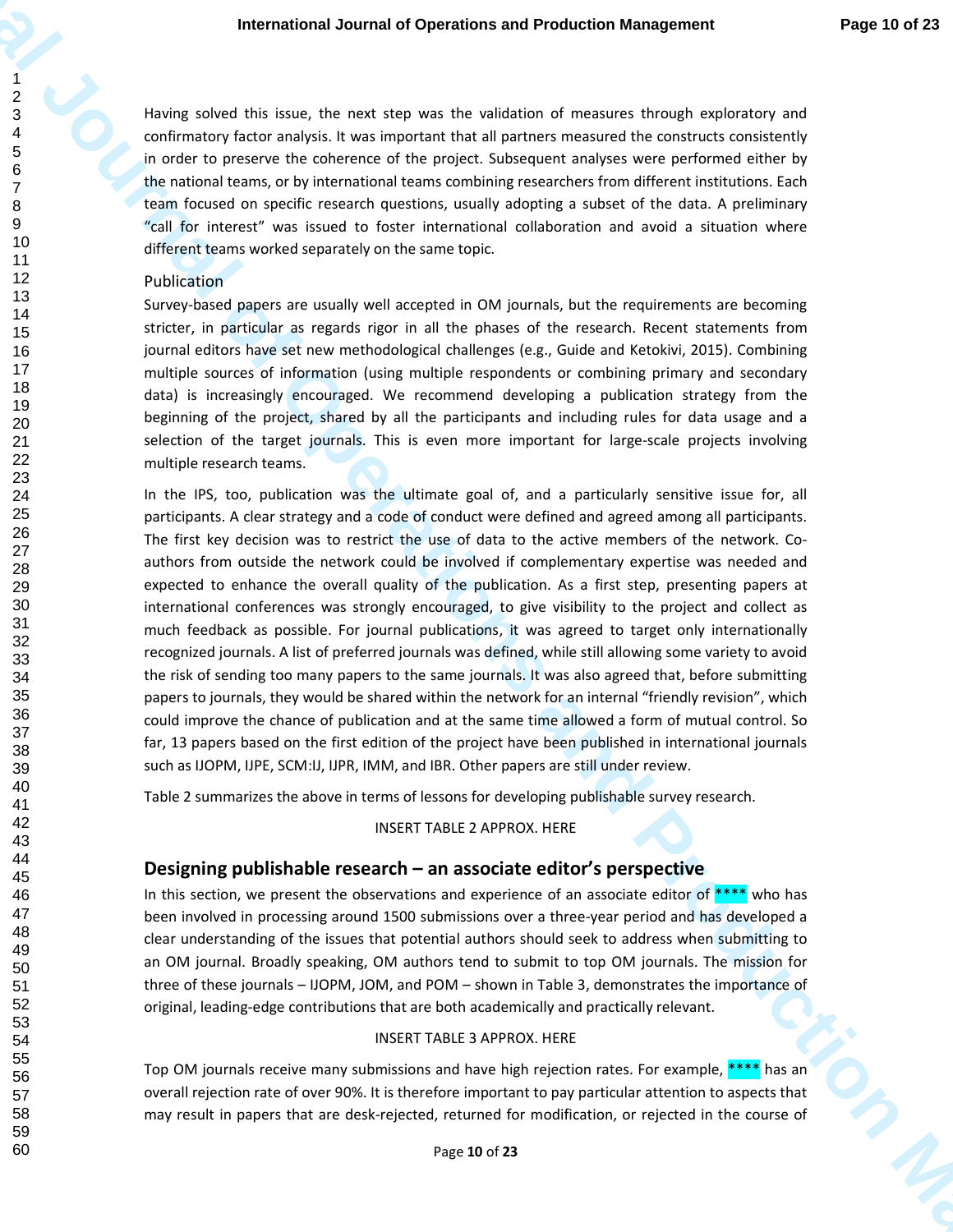the review process. We address these aspects in the sequence in which they appear in the process.

# The title

The title may seem a straightforward element but it is sometimes not given sufficient thought. The title should be concise (many papers are returned because the title is too long or too complex), and clearly indicate the main issue(s) that the paper seeks to explore. Furthermore, the title often sets the scene for the language quality of the paper; a cumbersome or vague title may suggest a cumbersome or vague paper. Examples of clear and concise titles are detailed in Table 4.

## INSERT TABLE 4 APPROX. HERE

# Keywords

**IPage 11 of 23**<br> **International Journal of Operations and Production Management**<br> **I**Page 11 of 23<br> **I**Page 11 of 23<br> **IPage 11 of 23**<br> **IPage 11 of 23**<br> **IPage 11 of 23**<br> **IPage 11 of 23**<br> **IPage 12 of the stress seem as** Whilst keywords should accurately capture the essence of the research, it is also important to note that many journals use the keywords to identify possible reviewers through the "auto-suggest" search function in submission systems. For example, a recent submission to \*\*\*\* included the keywords – "Logistics Service Providers" and "Sustainable Practices". Both keywords yielded nil returns for reviewers. In this instance, the authors would have been more successful using "Logistics" and "Sustainability" as keywords since many reviewers include these in their respective areas of specialism and would be willing to review the paper. If the research is novel or at the fringes of the journal scope, it would be prudent to include keywords that are likely to be broad enough to accommodate the main thrust of the work presented in the paper. Table 5 demonstrates a range of keywords, which did not align to the expertise areas of reviewers and could have been altered to make identification of reviewers easier while still accurately reflecting the content of the paper.

## INSERT TABLE 5 APPROX. HERE

# The structured abstract

The abstract is the first impression that the editors and reviewers have of the submitted paper. It is therefore important to clearly communicate the nature of the research, the research question(s), the method(s) used, and the contribution of the research to the OM readership. If the paper is submitted without reference to the abstract requirements of the journal, then the first impression of the work is that the authors have not given sufficient time or thought to the most basic aspects associated with the submission process. However obvious and straightforward this may seem, experience indicates that insufficient focus on the abstract results in papers being returned and delayed.

# Language quality

OM journals attract submissions from a wide variety of countries. It is often more challenging for authors for whom English is not the native language to communicate to the standard required of academic journals. Whilst editors and reviewers will take this into account, it is important for authors to ensure that the quality of communication has been rigorously assessed prior to submission. This can be achieved in a number of ways, including sharing the research with colleagues, presenting at conferences, and using a professional editing service. An increasing number of authors use the latter, and our experience is that such a service provides observations and suggestions that result in a more professional and polished submission.

# Common reasons for rejection

Generally, there are three types of reject decision – "Editor (or desk) reject" (the paper is rejected by the editor and does not enter the full review process), "Reviewer reject" (the paper has been sent to reviewers who then recommend "reject") and, more rarely, a "Revision reject" (the paper is rejected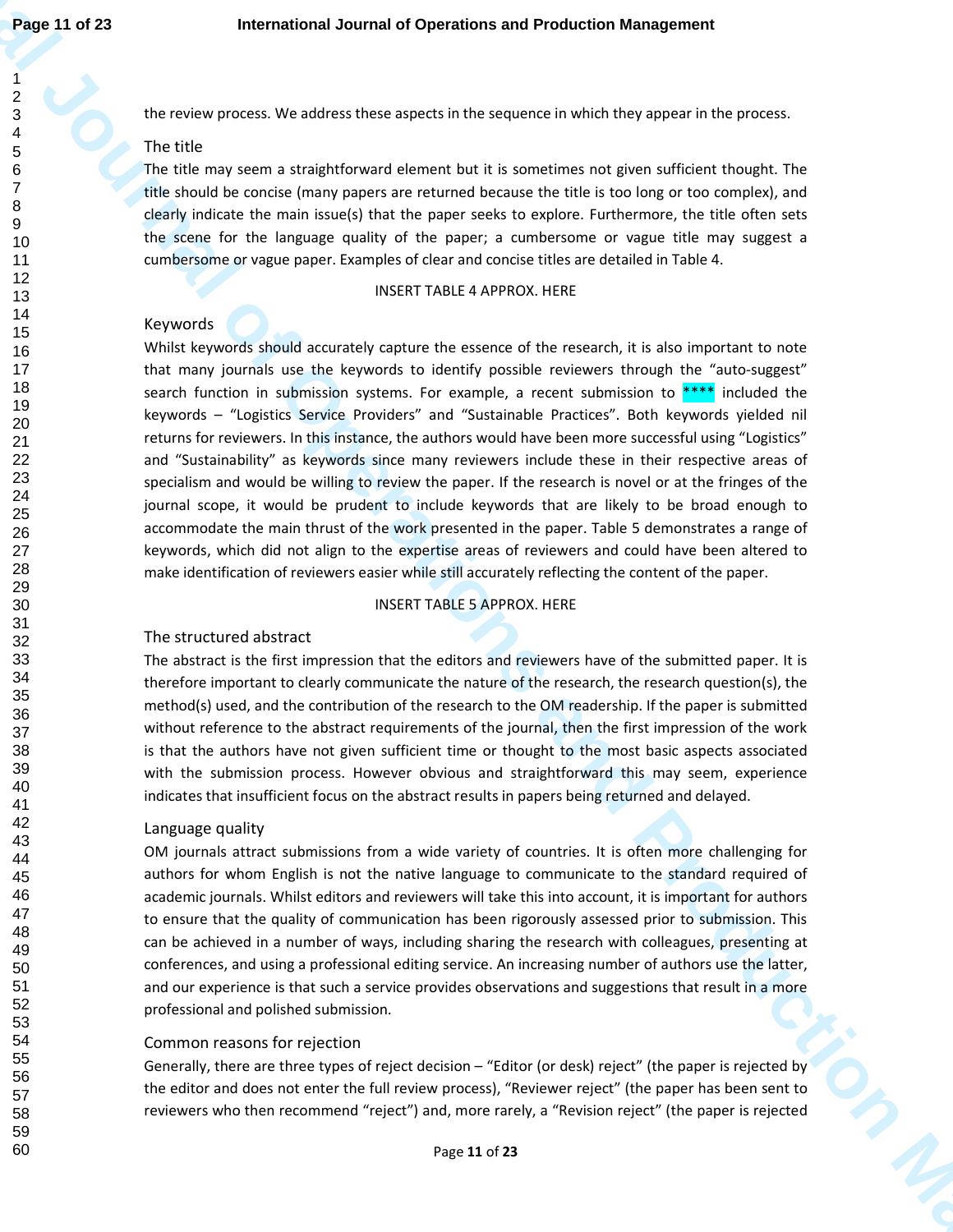#### despite revisions made).

For "Editor reject", the most common reasons include lack of congruence with the mission of the journal, lack of a potential contribution, or issues related to the author guidelines (e.g., length, referencing style, abstract design). Opportunistic submissions, which do not have the potential to contribute sufficiently to the journal readership, are rejected straightaway. If, however, the paper fits to the mission of the journal, it is assessed in terms of its potential contribution. If the contribution is not clearly identifiable or not convincingly argued, the editor may decide that the paper should not progress to the formal review stage since the likely result would be a "reviewer" reject decision.

"Reviewer reject" follows if a paper lacks a clear or justifiable contribution to the field of OM. This may be due to issues related to method – the majority of papers rejected by reviewers suffer from fundamental problems associated with the methods used to collect, analyze and interpret empirical data. If there is a lack of clarity with regard to the methods used, it is likely that the reviewer proposes a major revision.

**International Journal of Operations and Production Management Page 12 of 23**<br>
4. Control international of Control international of *Distribution* of *Control international* denternation of *Control international* of *Cont* At the outset, the authors' and the journal's ambitions are generally aligned; authors want to publish their work and journals are in the business of publishing research. The journal is represented by its editor and, unless the paper is "Editor rejected", two or three of its reviewers – good but busy academics, not paid for their efforts, but willing to help the authors, will conduct a preliminary review of the paper and only continue if they like what they are reading. It is therefore fundamentally important to ensure that the submission meets the editor's and reviewers' expectations. Table 6 summarizes the first checks the editor undertakes in order to be able to decide whether to "editor-reject" or send on to reviewers, and the aspect reviewers look at before they decide whether to do a detailed review or not.

## INSERT TABLE 6 APPROX. HERE

Finally, authors should be aware that getting beyond the first stage of the review process does not guarantee their paper will be accepted for publication. Less common than rejects in the first round of the review process, a "Revision reject" decisions occur if the revision does not adequately or convincingly address earlier reviewer comments and also if the authors address some rather than all the observations of the reviewers.

The editor/reviewer based lessons for developing publishable research are summarized in Table 7.

#### INSERT TABLE 7 APPROX. HERE

## **Designing publishable research – total (research) quality management**

The purpose of this section is to show the importance of adopting a "total (research) quality management", which basically holds that the "goodness" of any research depends on the "goodness" of the underlying research design and execution (see Figure 1).

#### INSERT FIGURE 1 APPROX. HERE

## A good question

All good research starts with a good question. However, what is a good question? First of all, the research question reflects the nature of the discipline. Most OM research falls under the heading of applied research. Applied research is original investigation undertaken in order to acquire new knowledge, but directed primarily towards a specific practical aim or objective (OECD, 2002; Jonker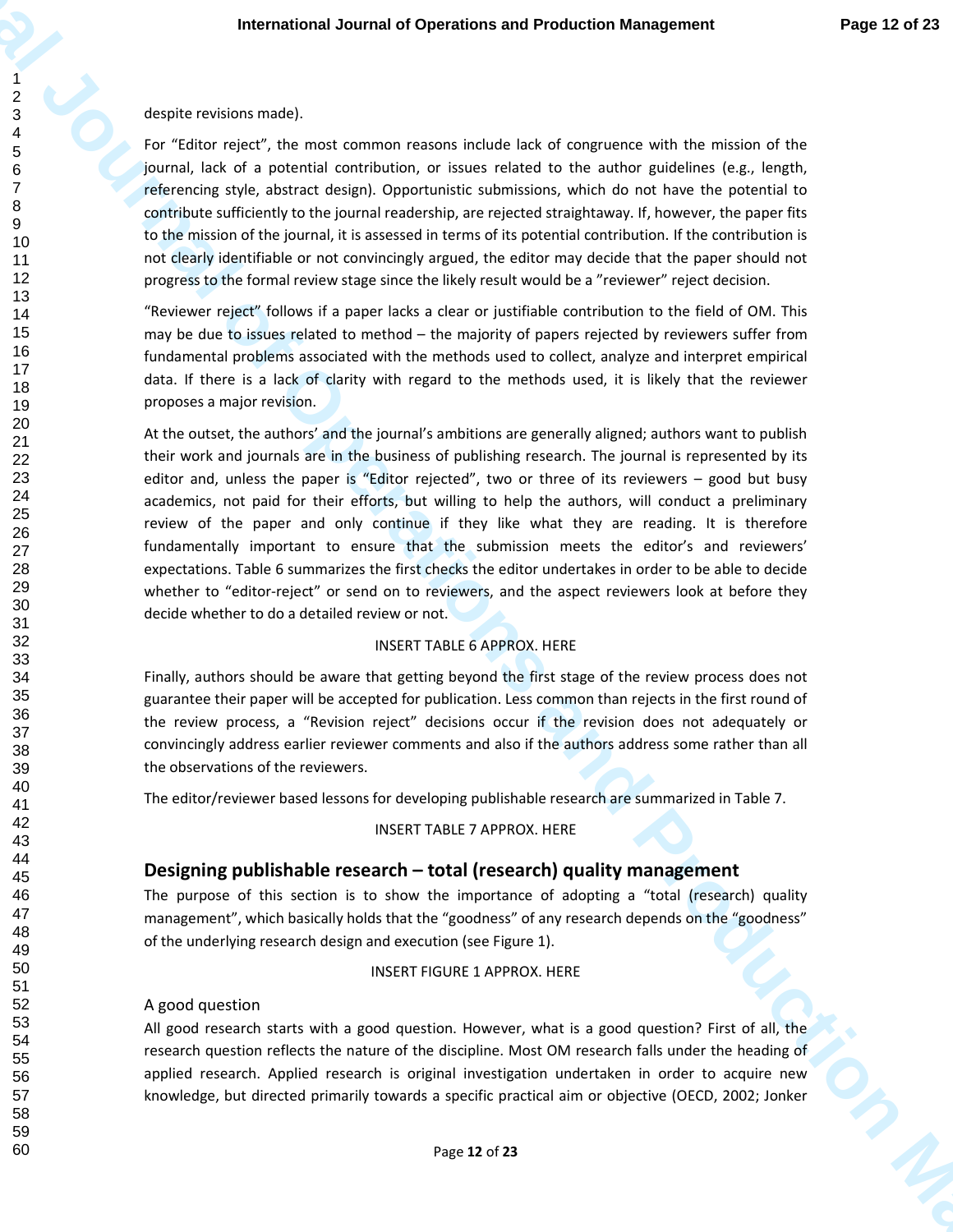and Pennink, 2010). Thus, a good OM question is not only theoretically but also practically relevant.

**IPage 13 of 23**<br> **International Journal of Operations and Production Management**<br> **I**<br> **International Section 19 (a)** the station of the stational production of the stational production of the stational production of the Second, a good research question reflects the "state-of-the-theory". Christensen (2002) distinguishes two main stages of theory building. The first stage involves the development of descriptive theory, the second that of normative theory. The state-of-the-theory has important implications for aspects such as research methodology. Early stage research aimed at observing, describing and measuring a phenomenon is typically performed using qualitative approaches, such as case studies. Quantitative approaches, supported by survey instruments, are typically used to test descriptive statements of association, formulate statements of causality, and identify the circumstances under which these statements hold.

Third, a good research question reflects the problem the research intends to solve. The most common examples of research problems are (Schuring, 1997):

- Gap research "terra incognita", the bottom of Christensen's descriptive theory pyramid.
- Contradiction similar theories say conflicting things about the same phenomenon.

Unfortunately, we see too much "gap" research, which actually concerns a gap in the researcher's knowledge, not a gap in theory. We also see a lot of research aimed at dealing with contradictions which, however, may be fake and due to differences in conceptualization, operationalization and/or context.

Other types of research problems are:

- Untested theory OM has a lot of that.
- Generalization aimed at establishing the validity of a theory beyond the settings in which the phenomenon has been studied so far.
- Anomaly an empirical phenomenon that does not fit the theory; the famous example in physics is the anomaly of water; there are plenty anomalies in OM and related areas, too.
- Reconciliation different theories say different things about the same empirical phenomenon.

Each of these types have their own research implications. (Genuine) gap research may require explorative case research, with limited detail, if any, in operationalization. A survey study or action research may be used to test theory. Generalization requires studying a theory outside the domain in which it has been developed. Using analytical methods enabling the discovery of, for example, ushaped relationships helps discovering anomalies, while dealing with them may require using theory from an adjacent discipline.

Finally, a good research question meets criteria such as: is the research implied by the question relevant and important? Research usually starts with an idea, a theme, which is not researchable per se, but needs further analysis. A review of what existing theory and practice have to say, will help establish the relevance and importance of the research. In spite of many calls for empirical relevance – see Boer et al. (2015) for an overview, this aspect is all too often overlooked. De-Margerie and Jiang (2011) suggest criteria such as: descriptive and goal relevance, operational validity, timeliness, and readability/understandability, all of which essentially point to the importance of relating the research to problems experienced and solutions sought by practitioners.

# Good research design

A good but poorly researched question will lead to poor results. Here, research design and execution play a key role. There are several excellent books helping researchers design their study (e.g., Miles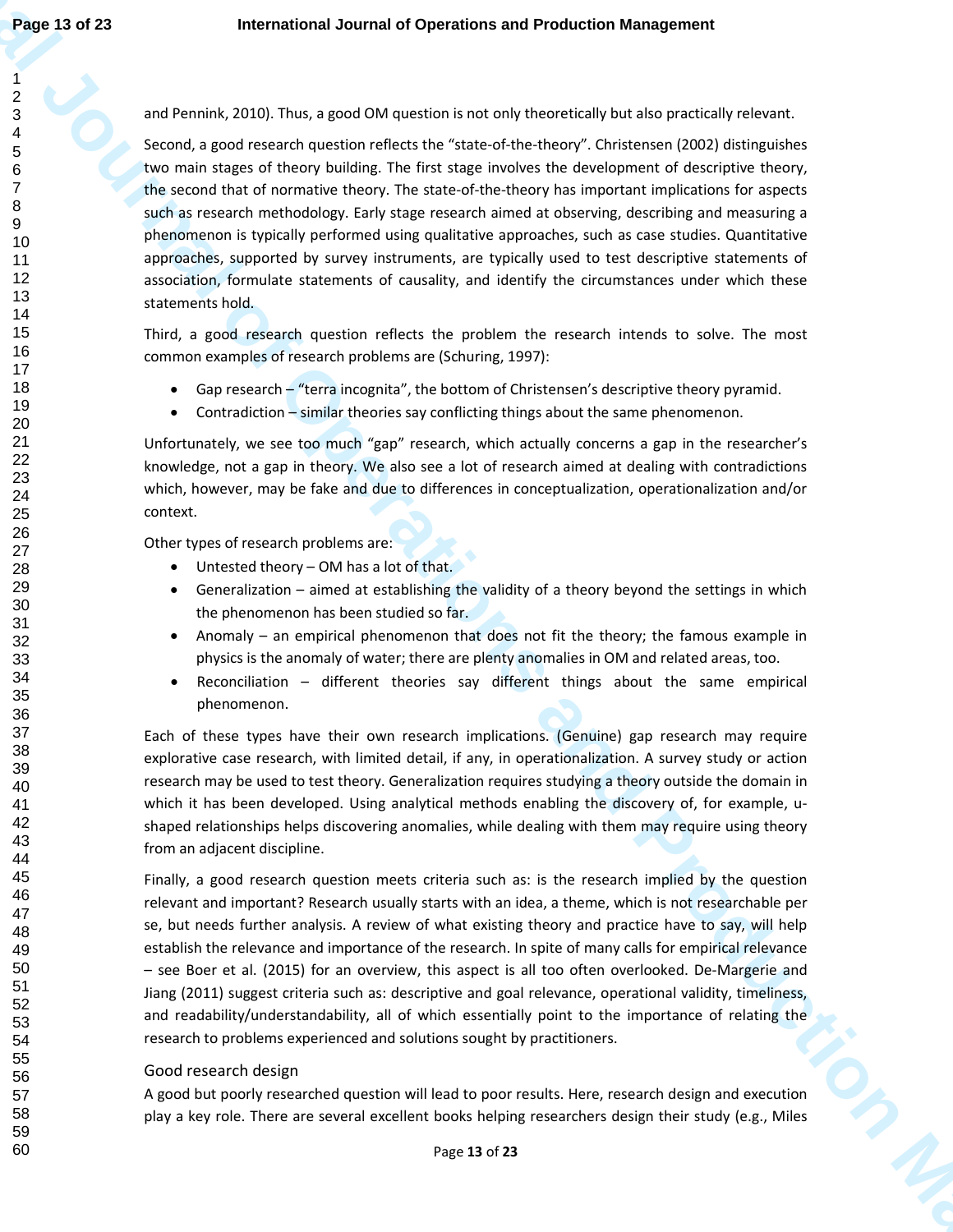and Huberman, 1994; Dillman, 2000; Yin, 2014). Common to all these books is that the research design contains:

- A researchable formulation of the research problem (objective, question).
- An account of the research methodology used to perform the study  $-$  e.g., case research, action research, survey research, database analysis, modelling and simulation, or some combination of these and other methodologies.
- An operationalization of the research problem. For quantitative researchers, this is a *sine qua non*, which, however, is overlooked in too many case studies or other forms of qualitative research.
- An account of the research methods or techniques used in the study, for example, interviews, observations, questionnaires, or experiments to collect data, triangulation to validate the data, verification to validate the findings, i.e. the interpretation of the data.
- An account of the research sample / sampling criteria, important in case studies and survey studies alike.
- An account of the data sources, including observees, interviewees, respondents, or participants in an experiment, as well as written material, such as reports, accounts, databases.
- Planning (schedule, work break down) of the research, including a contingency plan.
- Expected results, possibly in the form of propositions or hypotheses.
- Limitations of the study are a key ingredient of the theory developed as a result of the study and play an important role in the formulation of further research.

#### Good execution

Execution concerns collecting and analyzing the data, and developing the contribution. In data collection and analysis, the decisions embedded in the research design are executed. The discussion confronts the findings with, and *refers to*, the theoretical background and shows how and where the research solves the research problem and, thus, contributes to existing theory by filling a gap, showing that tentative theory formulated previously does indeed hold (or not) or reconciling different reports on the same empirical phenomenon.

#### A good contribution

**International Journal of Operations and Production Management**<br> **International ACA (EU)**<br> **International ACA (EU)**<br> **International of Operations and Production ACA (EU)**<br> **A Anatomissis furthering the production and the p** Several indicators of good theory have been proposed (e.g., Dubin, 1969; Whetten, 1989). According to Handfield and Melnyk (1998), good management theory is comprehensive (i.e., are all relevant factors included?) and parsimonious (i.e., does it capture the few crucial variables and interactions required to understanding the phenomenon?). Furthermore, good theory is "not wrong", i.e. based on rigorously designed and performed research, falsifiable, and useful (i.e. it deals with a problem of "real importance" and explains, that is, provides insight). Although they are closely related, the goodness of a journal *contribution* should not be confused with the goodness of a theory. Of course, studies aimed testing or generalization of existing theory should take their starting point in good theory, while "gap" research should aim at developing good theory. However, a good contribution in the field of management in general and OM in particular, meets two criteria (Corley and Gioia, 2011): originality, which may range from incremental to revelatory, and utility, i.e. usefulness for theory and/or practice. Considering that practitioners (operations managers) are important customers of OM research, we should like to add usability

Figure 2 summarizes the discussion in this section.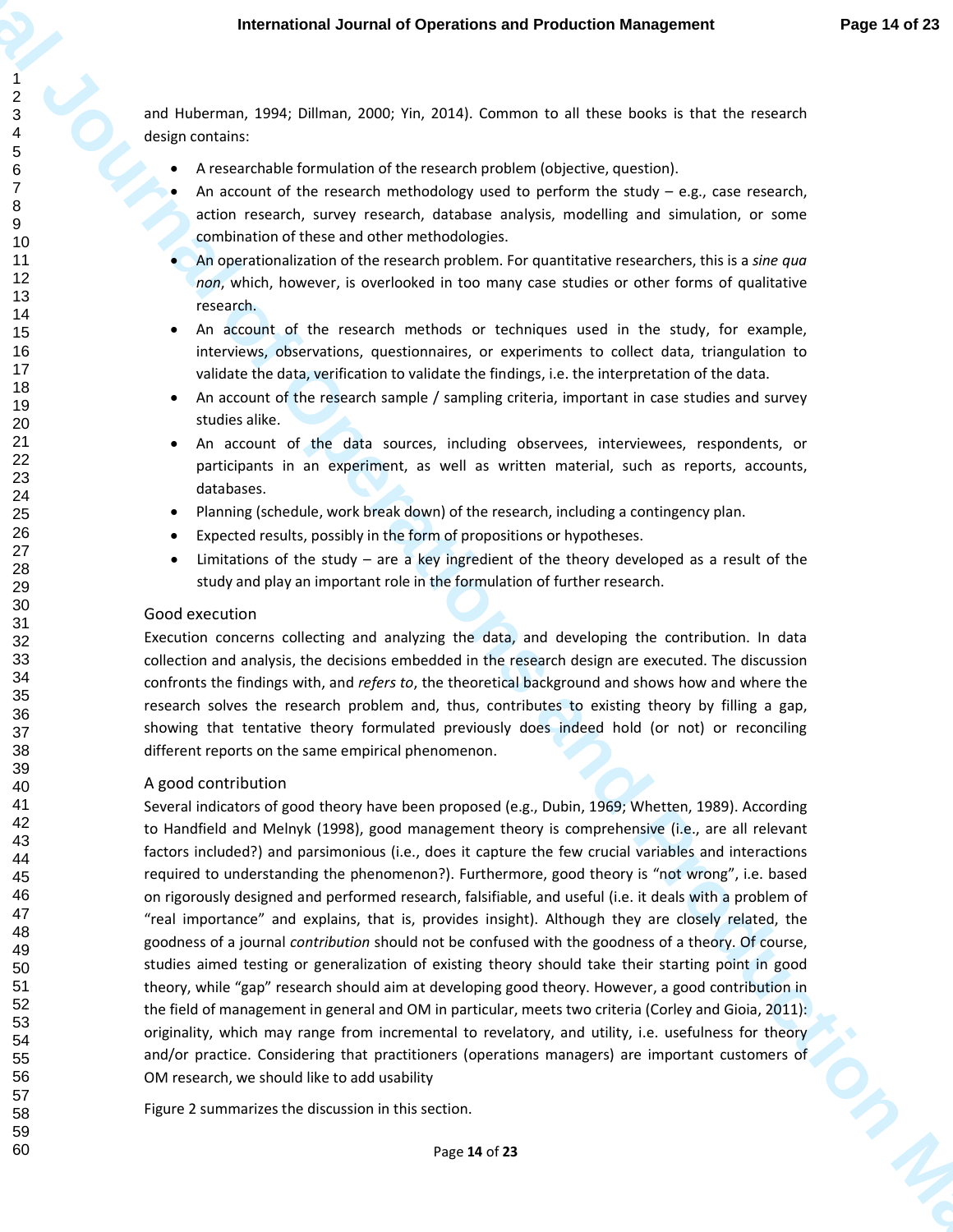# INSERT FIGURE 2 APPROX. HERE

# **Consolidation – implications for scholarly practice**

Most journals have a list of author guidelines. This paper adds a number of important suggestions:

- Develop a convincing argument, based in theory and/or practice, for the relevance and importance of the research problem.
- *Account* for choice of methodology as well as the operationalization, sampling, analytical and validation methods used.
- Demonstrate the contribution of the paper by confronting the findings with previous theory in the discussion section.
- Appreciate the importance of the title and the keywords of the paper.
- Be conceptually clear and show quality in terms of communication.
- Develop a publication strategy as early as possible.
- Implement "total quality management" in designing and executing OM research.
- Understand the reviewing process, including where and why papers may be rejected.

Authors can and should consider these guidelines carefully in order to increase the likelihood of their research being published and receiving the coveted "acceptance" e-mail from the journal editor.

# **References**

- Åhlström, P. and Karlsson, C. (2000), "Sequences of manufacturing improvement initiatives: the case of delayering", *International Journal of Operations & Production Management*, Vol. 20 No.11, pp. 1259-1277.
- **Page 15 of 23**<br> **International Journal of Operations and Production Management**<br> **I**<br> **International Street in the state of Street in the state of the state of the state of the state of the state of the state of the stat** Boer, H., Holweg, M., Kilduff, M., Pagell, M., Schmenner, R. and Voss, C. (2015), "Making a meaningful contribution to theory", *International Journal of Operations & Production Management*, Vol. 35 No. 9, pp. 1231-1252.
	- Chicksand, D., Watson, G., Walker, H., Radnor, Z. and Johnston, R. (2012), "Theoretical perspectives in purchasing and supply chain management: an analysis of the literature", *Supply Chain Management: An International Journal*, Vol. 17, No. 4, pp. 454-472
	- Choi, T. and Wu, Z. (2009), "Taking the leap from dyads to triads: Buyer–supplier relationships in supply networks", *Journal of Purchasing and Supply Management*, Vol. 15 No. 4, pp. 263–266.
	- Christensen, C.M. (2006), "The ongoing process of building a theory of disruption", *Journal of Product Innovation Management*, Vol. 23, No. 1, pp. 39-55.
	- Cohen, W.M. and Levinthal, D.A. (1990), "Absorptive capacity: A new perspective on learning and innovation", *Administrative Science Quarterly*, Vol. 35 No. 1, pp. 128-152.
	- Contiero, E., Ponsignon, F., Smart, P. and Vinelli, A. (2016), "Contingencies and characteristics of service recovery system design: Insights from retail banking", *International Journal of Operations & Production Management*, Vol. 36 No. 11, pp. 1644-1667.
	- Corley, K. and Gioia, D. (2011), "Building theory about theory building: What constitutes a theoretical contribution?", *Academy of Management Review*, Vol. 36 No. 1, 12-32.
	- De Meyer, A., Nakane, J., Miller, J.G. and Ferdows, K. (1989), "Flexibility: The next competitive battle. The Manufacturing Futures Survey", *Strategic Management Journal*, Vol. 10 No. 2, pp. 135-144.
	- De-Margerie, V. and Jiang, B. (2011), "How relevant is OM research to managerial practice", *International Journal of Operations & Production Management*, Vol. 31 No. 2, pp. 124-147.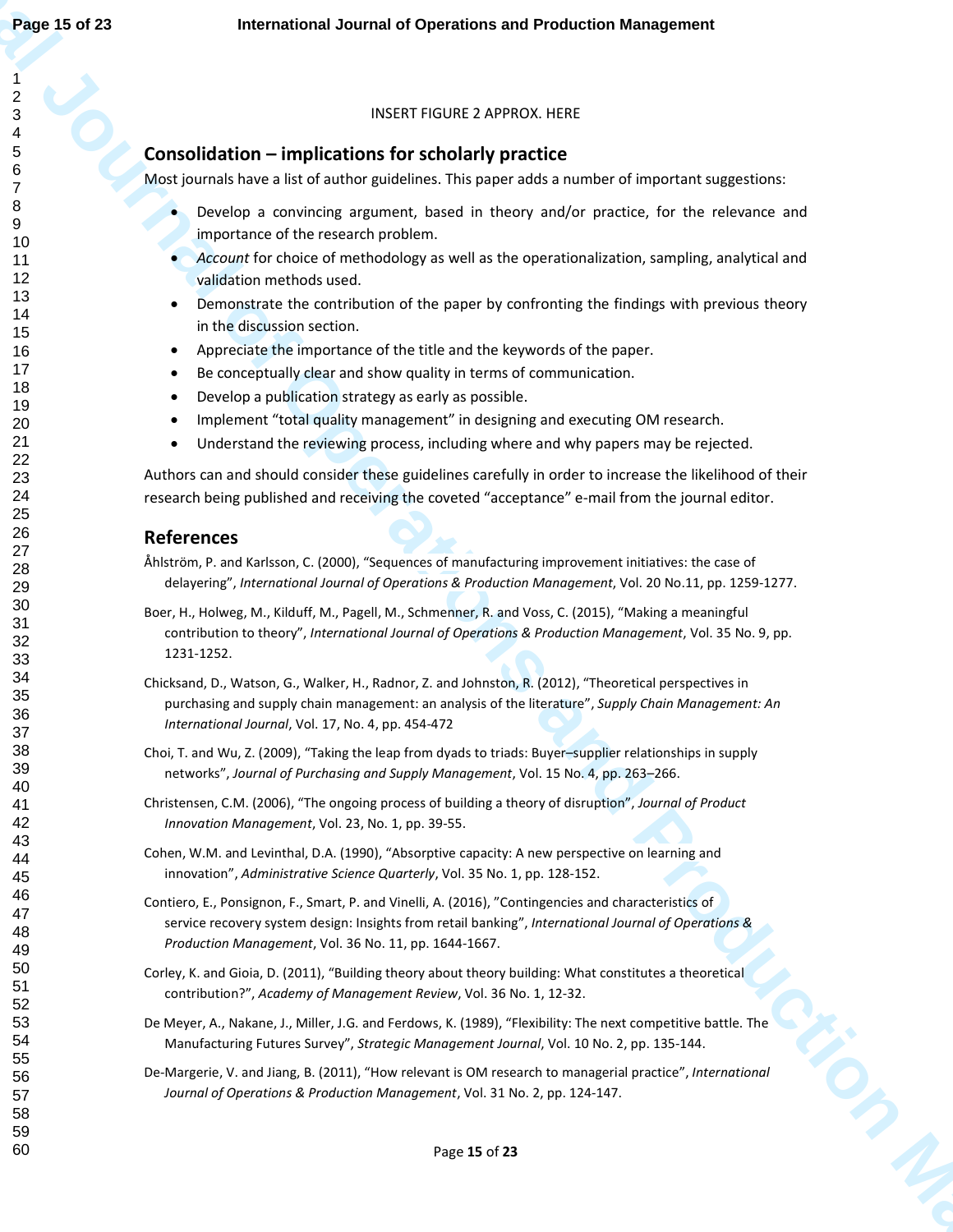Dillman, D.A. (2000), *Mail and Internet Surveys: The Tailored Design Method*, Wiley, New York.

- Dubois, A. and Fredriksson, P. (2008), "Cooperating and competing in supply networks: Making sense of a triadic sourcing strategy", *Journal of Purchasing and Supply Management*, Vol. 14 No. 3, pp. 170–179.
- Eisenhardt, K. (1989), "Building theory from case study research", *Academy of Management Review*, Vol. 14 No. 4, 532-50.
- **International Journal of Operations and Production Management<br>
International Action Management<br>
International Action Management<br>
2. Sometic Company and Company and Company and Company and Company and Company and Company** Flynn, B.B., Schroeder, R.G., Flynn, E.J., Sakakibara, S. and Bates, K.A. (1997), "World-class manufacturing project: Overview and selected results", *International Journal of Operations & Production Management*, Vol. 17 No. 7, pp. 671-685.
	- Forza, C. (2002), "Survey research in operations management: A process-based perspective", *International Journal of Operations & Production Management*, Vol. 22, No. 2, pp. 152-194.
	- Gibbert, M. and Ruigrok, W. (2010), "The what and how of case study rigor: Three strategies based on published work", *Organizational Research Methods*, Vol. 13, pp. 710-737.
	- Gonzalez-Benito, J. (2007), "A theory of purchasing's contribution to business performance", *Journal of Operations Management*, Vol. 25 No. 4, pp. 901-917.
	- Guide, V.D.R. and Ketokivi, M. (2015). "Notes from the editors: Redefining some methodological criteria for the journal", *Journal of Operations Management*, Vol. 37 No. 7, pp. v-viii.
	- Handfield, R. and Melnyk, S. (1998), "The scientific theory-building process: A primer using the case of TQM", *Journal of Operations Management*, Vol. 16 No. 4, pp. 321-339.
	- Harkness, J.A., Van de Vijver, F.J. and Mohler, P.P. (2003). *Cross-Cultural Survey Methods*, Wiley-Interscience, Hoboken.
	- Harland, C. M., Lamming, R. C., Walker, H., Phillips, W. E., Caldwell, N. D., Johnsen, T. E., Knight, L.A. and Zheng, J. (2006), "Supply management: Is it a discipline?", *International Journal of Operations & Production Management*, Vol. 26 No. 7, pp.730-753.
	- Jonker, J. and Pennink, B.W. (2010), *The Essence of Research Methodology*, Springer, Berlin.
	- Kauppi, K., Brandon-Jones, A., Ronchi, S. and Van Raaij, E.M., (2013), "Tools without skills: Exploring the moderating effect of absorptive capacity on the relationship between e-purchasing tools and category performance", *International Journal of Operations & Production Management*, Vol. 33 No. 7, pp. 828-857.
	- Ketokivi, M. and Choi, T. (2014), "Renaissance of case research as a scientific method", *Journal of Operations Management*, Vol. 32 No. 5, pp. 232-240.
	- Knoppen, D., Ateş, M.A., Brandon-Jones, A.B.J., Luzzini, D., Van Raaij, E.M. and Wynstra, J.Y.F. (2015) "A comprehensive assessment of measurement equivalence in operations management", *International Journal of Production Research*, Vol. 53, No. 1, pp. 166-182.
	- Kraljic, P. (1983), "Purchasing must become supply management", *Harvard Business Review*, Vol. 61, No. 5, pp. 109-117.
	- Langley, A. and Abdallah, C. (2011), "Templates and turns in qualitative studies of strategy and management". In D. Ketchen, and D. Bergh (Eds.), *Research Methods in Strategy & Management,* Emerald Group, London, pp. 105-140.
	- Leonard-Barton, D. (1990), "A dual methodology for case studies: Synergistic use of a longitudinal single site with replicated multiple sites", *Organization Science*, Vol. 1 No. 3, pp. 248-266.
	- Lewis, M. and Brown, D. (2012), "How different is professional service operations management?", *Journal of Operations Management*, Vol. 30 No. 1, pp. 1-11.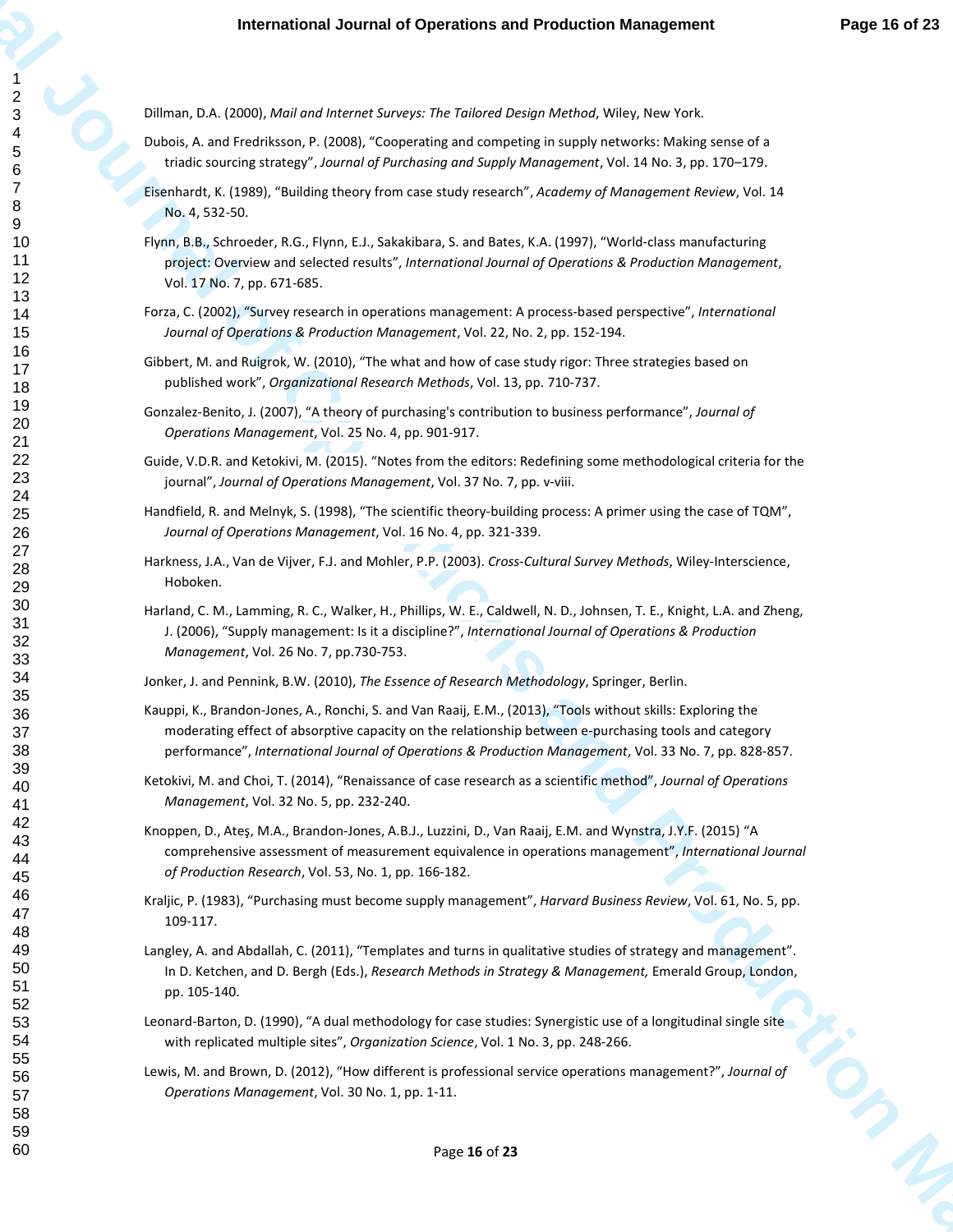| Page 17 of 23      | International Journal of Operations and Production Management                                                                                                                                                                     |
|--------------------|-----------------------------------------------------------------------------------------------------------------------------------------------------------------------------------------------------------------------------------|
|                    | Lindberg, P., Voss, C.A. and Blackmon, K.L. (eds.) (1998), International Manufacturing Strategies, Springer,<br>Dordrecht.                                                                                                        |
|                    | Luzzini, D., Caniato, F., Ronchi, S. and Spina, G., (2012) "A transaction costs approach to purchasing portfolio<br>management", International Journal of Operations and Production Management, Vol. 32 No. 9, pp. 1015-<br>1042. |
| 9<br>10<br>11      | Meredith, J. (1993), "Theory building through conceptual methods", International Journal of Operations &<br>Production Management, Vol. 13 No. 5, pp. 3-11.                                                                       |
| 12<br>13<br>14     | Miles, M. and Huberman, A. (1994), Qualitative Data Analysis: An Expanded Sourcebook, SAGE Publications,<br>Beverly Hills.                                                                                                        |
| 15<br>16           | Narasimhan, R. (2014), "Theory development in operations management: Extending the frontiers of a mature<br>discipline via qualitative research", Decision Sciences, Vol. 45 No. 2, pp. 209-227.                                  |
| 17<br>18<br>19     | OECD (2002), Frascati Manual. Proposed Standard Practice for Surveys on Research and Experimental<br>Development, OECD Publications, Paris.                                                                                       |
| 20<br>21<br>22     | Parmigiani, A. and Rivera-Santos, M. (2015), "Sourcing for the base of the pyramid: Constructing supply chains<br>to address voids in subsistence markets", Journal of Operations Management, Vol. 33-34, pp. 60-70.              |
| 23<br>24           | Pratt, M. (2009), "For the lack of a Boilerplate: Tips on writing up (and reviewing) qualitative research",<br>Academy of Management Journal, Vol. 52 No. 5, pp. 856-862.                                                         |
| 25<br>26<br>$27\,$ | Ragin, C. (1987), The Comparative Method: Moving Beyond Qualitative and Quantitative Strategies, University<br>of California Press, Berkeley.                                                                                     |
| 28<br>29<br>30     | Rungtusanatham, M.J., Choi, T.Y., Hollingworth, D.G., Wu, Z. and Forza, C. (2003), Survey research in operations<br>management: Historical analyses, Journal of Operations Management, Vol. 21 No. 4, pp. 475-488.                |
| 31<br>32<br>33     | Schmenner, R., Van Wassenhove, L., Ketokivi, M., Heyl, J. and Lusch, R. (2009), "Too much theory, not enough<br>understanding", Journal of Operations Management, Vol. 27 No.5, pp. 339-343.                                      |
| 34<br>35           | Schroeder, R. and Flynn, B. (2001), High Performance Manufacturing: Global Perspectives, Wiley, New York.                                                                                                                         |
| 36<br>37<br>38     | Schuring, R.W. (1997), Procesmodellering van dynamiek in organisaties. PhD thesis, University of Twente,<br>Enschede.                                                                                                             |
| 39<br>40           | Siggelkow, N. (2007), "Persuasion with case studies", Academy of Management Journal, Vol. 50 No. 1, pp. 20-<br>24.                                                                                                                |
| 41<br>42<br>43     | Skilton, P. (2011), "Getting the reader to "I get it!": Clarification, differentiation and illustration", Journal of<br>Supply Chain Management, Vol. 47 No. 2, pp. 22-28.                                                        |
| 44<br>45           | Sousa, R. (2003), "Linking quality management to manufacturing strategy: An empirical investigation of<br>customer focus practices", Journal of Operations Management, Vol. 21 No. 1, pp. 1-18.                                   |
| 46<br>47<br>48     | Sousa, R. and Voss, C. (2001), "Quality management: Universal or context-dependent?", Production and<br>Operations Management, Vol. 10 No. 4, pp. 383-404.                                                                        |
| 49<br>50<br>51     | Sousa, R. and Voss, C. (2007), "Operational implications of manufacturing outsourcing for subcontractor plants:<br>An empirical investigation", International Journal of Operations & Production Management, Vol. 27 No. 9,       |
| 52<br>53           | pp. 974-997.<br>Sousa, R. and Voss, C. A. (2008), "Contingency research in operations management practices", Journal of                                                                                                           |
| 54<br>55<br>56     | Operations Management, Vol. 26 No. 6, pp. 697-713.<br>Spina, G., Caniato, F., Luzzini, D. and Ronchi, S. (2013), "Past, present and future trends of purchasing and                                                               |
| 57<br>58<br>59     | supply management: An extensive literature review", Industrial Marketing Management, Vol. 42, No. 8, pp.                                                                                                                          |
| 60                 | Page 17 of 23                                                                                                                                                                                                                     |

- Luzzini, D., Caniato, F., Ronchi, S. and Spina, G., (2012) "A transaction costs approach to purchasing portfolio management", *International Journal of Operations and Production Management,* Vol. 32 No. 9, pp. 1015- 1042.
- Meredith, J. (1993), "Theory building through conceptual methods", *International Journal of Operations & Production Management*, Vol. 13 No. 5, pp. 3-11.
- Miles, M. and Huberman, A. (1994), *Qualitative Data Analysis: An Expanded Sourcebook,* SAGE Publications, Beverly Hills.
- Narasimhan, R. (2014), "Theory development in operations management: Extending the frontiers of a mature discipline via qualitative research", *Decision Sciences*, Vol. 45 No. 2, pp. 209-227.
- OECD (2002), *Frascati Manual. Proposed Standard Practice for Surveys on Research and Experimental Development*, OECD Publications, Paris.
- Parmigiani, A. and Rivera-Santos, M. (2015), "Sourcing for the base of the pyramid: Constructing supply chains to address voids in subsistence markets", *Journal of Operations Management*, Vol. 33–34, pp. 60–70.
- Pratt, M. (2009), "For the lack of a Boilerplate: Tips on writing up (and reviewing) qualitative research", *Academy of Management Journal*, Vol. 52 No. 5, pp. 856-862.
- Ragin, C. (1987), *The Comparative Method: Moving Beyond Qualitative and Quantitative Strategies*, University of California Press, Berkeley.
- Rungtusanatham, M.J., Choi, T.Y., Hollingworth, D.G., Wu, Z. and Forza, C. (2003), Survey research in operations management: Historical analyses, *Journal of Operations Management*, Vol. 21 No. 4, pp. 475-488.
- Schmenner, R., Van Wassenhove, L., Ketokivi, M., Heyl, J. and Lusch, R. (2009), "Too much theory, not enough understanding", *Journal of Operations Management*, Vol. 27 No.5, pp. 339–343.
- Schroeder, R. and Flynn, B. (2001), *High Performance Manufacturing: Global Perspectives*, Wiley, New York.
- Schuring, R.W. (1997), Procesmodellering van dynamiek in organisaties. PhD thesis, University of Twente, Enschede.
- Siggelkow, N. (2007), "Persuasion with case studies", *Academy of Management Journal,* Vol. 50 No. 1, pp. 20- 24.
- Skilton, P. (2011), "Getting the reader to "I get it!": Clarification, differentiation and illustration", *Journal of Supply Chain Management*, Vol. 47 No. 2, pp. 22-28.
- Sousa, R. (2003), "Linking quality management to manufacturing strategy: An empirical investigation of customer focus practices", *Journal of Operations Management*, Vol. 21 No. 1, pp. 1-18.
- Sousa, R. and Voss, C. (2001), "Quality management: Universal or context-dependent?", *Production and Operations Management*, Vol. 10 No. 4, pp. 383-404.
- Sousa, R. and Voss, C. (2007), "Operational implications of manufacturing outsourcing for subcontractor plants: An empirical investigation", *International Journal of Operations & Production Management*, Vol. 27 No. 9, pp. 974-997.
- Sousa, R. and Voss, C. A. (2008), "Contingency research in operations management practices", *Journal of Operations Management*, Vol. 26 No. 6, pp. 697-713.
- Spina, G., Caniato, F., Luzzini, D. and Ronchi, S. (2013), "Past, present and future trends of purchasing and supply management: An extensive literature review", *Industrial Marketing Management*, Vol. 42, No. 8, pp.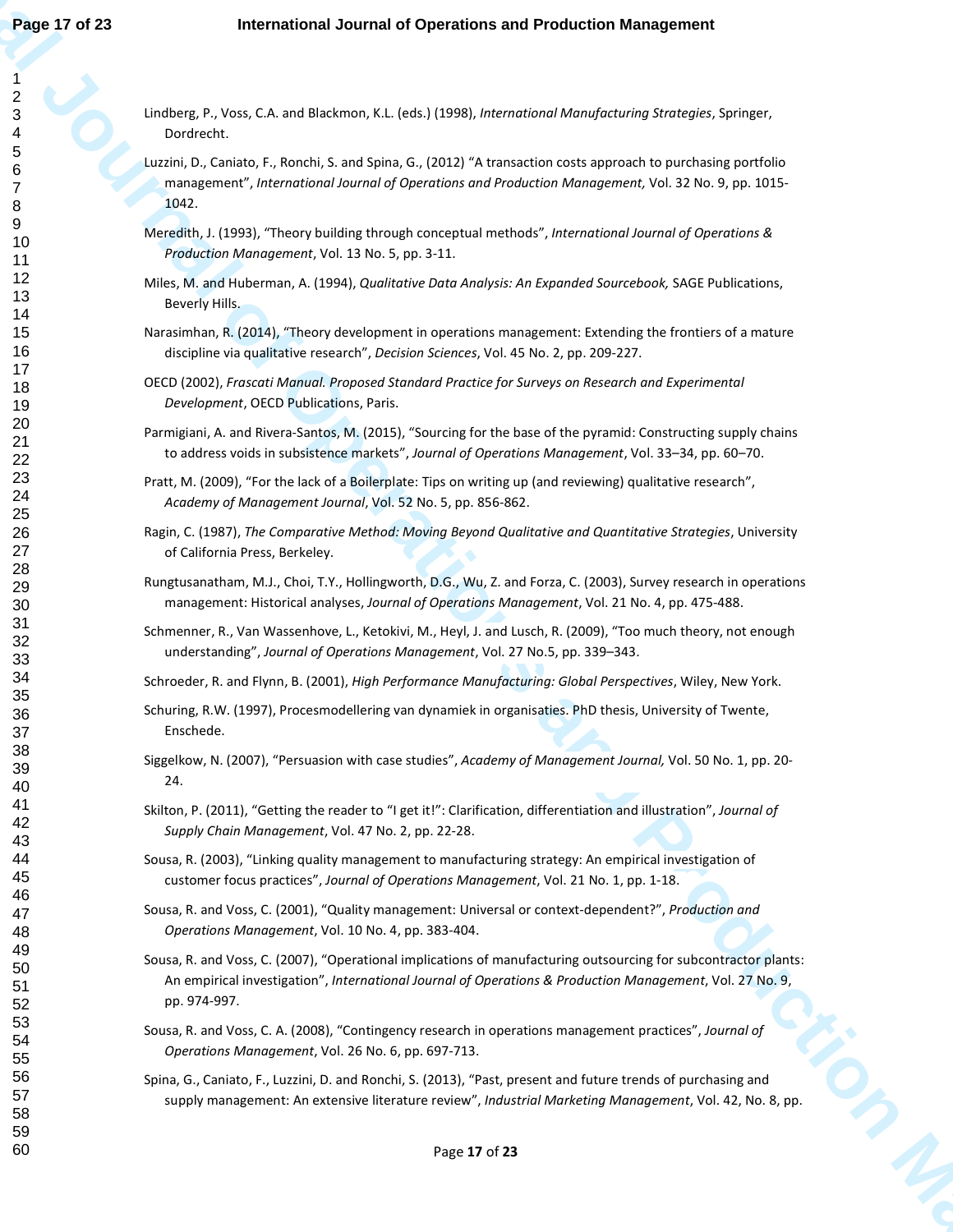1202-1212.

- **International Journal of Operations and Production Management**<br> **International Journal of Operations and Production Schedule Constrained Constrained Constrained Constrained Constrained Constrained Constrained Constrained** Spina, G., Caniato, F., Luzzini, D. and Ronchi, S. (2016), "Assessing the use of external grand theories in purchasing and supply management research", *Journal of Purchasing and Supply Management*, Vol. 22 No. 1, pp. 18-30.
	- Stuart, I., McCutcheon, D., Handfield, R., McLachlin and Samson, D. (2002), "Effective case research in operations management: A process perspective", *Journal of Operations Management*, Vol. 20 No. 5, pp. 419-433.
	- Survey Research Center (2010), *Guidelines for Best Practice in Cross-Cultural Surveys*, Institute for Social Research, University of Michigan.
	- Tu, Q., Vonderembse, M.E., Ragu-Nathan, T.S. and Sharkey, T.W. (2006), "Absorptive capacity: Enhancing the assimilation of time-based manufacturing practices", *Journal of Operations Management*, Vol. 24, pp. 692- 710.
	- Van de Ven, A.H. (1989), "Nothing is quite so practical as a good theory", *Academy of Management Review*, Vol. 14, No. 4, pp. 486-489.
	- Vanpoucke, E., Vereecke, A. and Boyer, K. (2014), "Triggers and patterns of integration initiatives in successful buyer–supplier relationships", *Journal of Operations Management*, Vol. 32 No. 1, pp. 15-33.
	- Voss, C., Tsikriktsis, N. and Frohlich, M. (2002), "Case research in operations management", *International Journal of Operations & Production Management*, Vol. 22 No. 2, pp. 195-219.
	- Voss, C.A. (1995), "Alternative paradigms for manufacturing strategy", *International Journal of Operations & Production Management*, Vol. 15 No. 4, pp. 5-16.
	- Wacker, J. (1998), "A definition of theory: Research guidelines for different theory-building research methods in operations management", *Journal of Operations Management*, Vol. 16 No. 4, pp. 361-385.
	- Whybark, D.C. (1997), "GMRG survey research in operations management", *International Journal of Operations & Production Management*, Vol. 17 No. 7, pp. 686–696.
	- Wynstra, F. (2010), "What did we do, who did it and did it matter? A review of fifteen volumes of the (European) Journal of Purchasing and Supply Management". *Journal of Purchasing and Supply Management*, Vol. 16, No. 4, pp. 279-292.
	- Yadav, M. (2014), "Enhancing theory development in marketing", *Academy of Marketing Science Review*, Vol. 4 No. 1, pp. 1-4.
	- Yin, R. (2014), *Case Study Research: Design and Methods*, Sage Publications, Thousand Oaks.
	- Zheng, J., Knight, L., Harland, C., Humby, S. and James, K. (2007), "An analysis of research into the future of<br>purchasing and supply management", Journal of Purchasing and Supply Management, Vol. 13 No. 1, pp. 69-<br>83. purchasing and supply management", *Journal of Purchasing and Supply Management*, Vol. 13 No. 1, pp. 69- 83.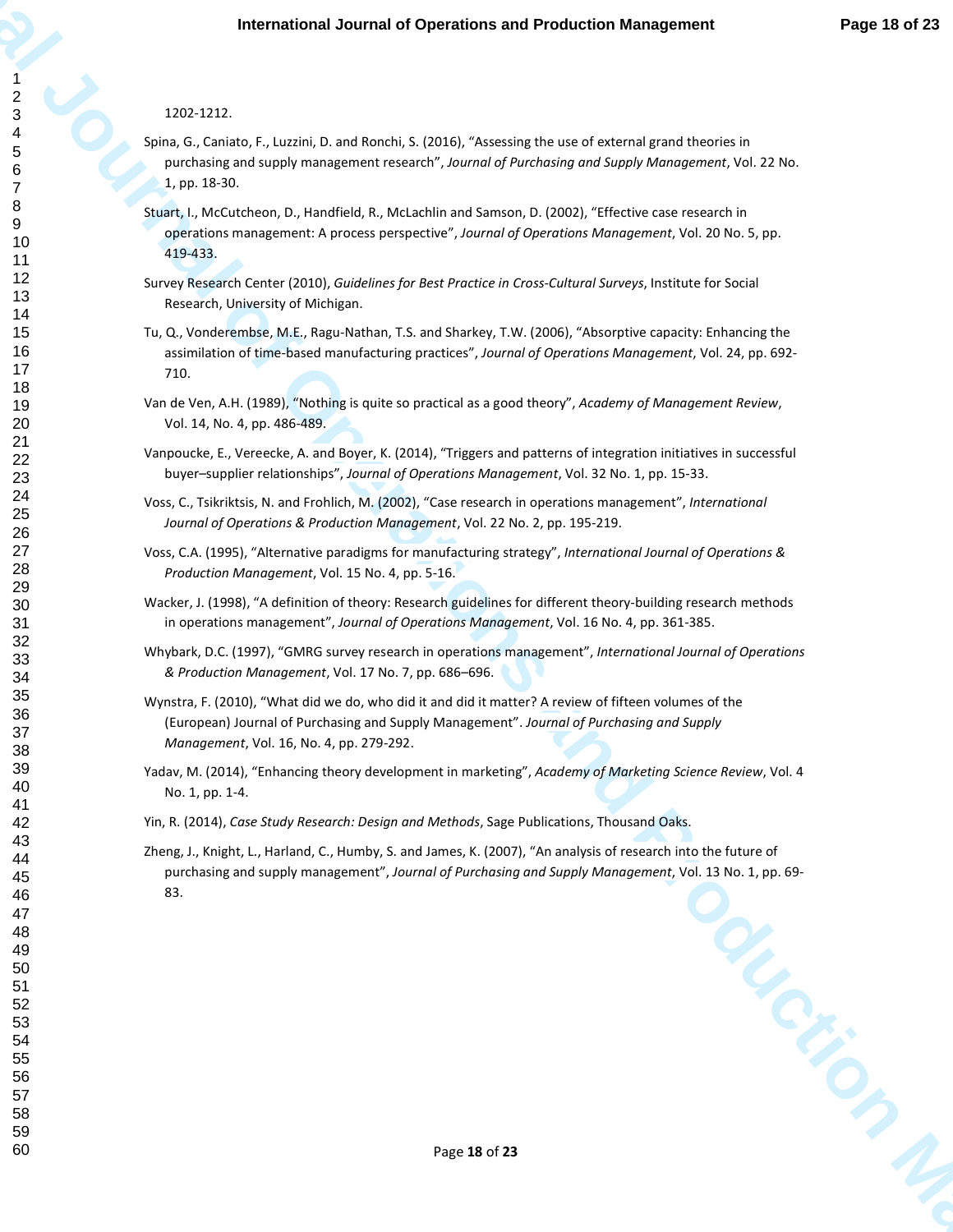# **Page 19 of 23 International Journal of Operations and Production Management**

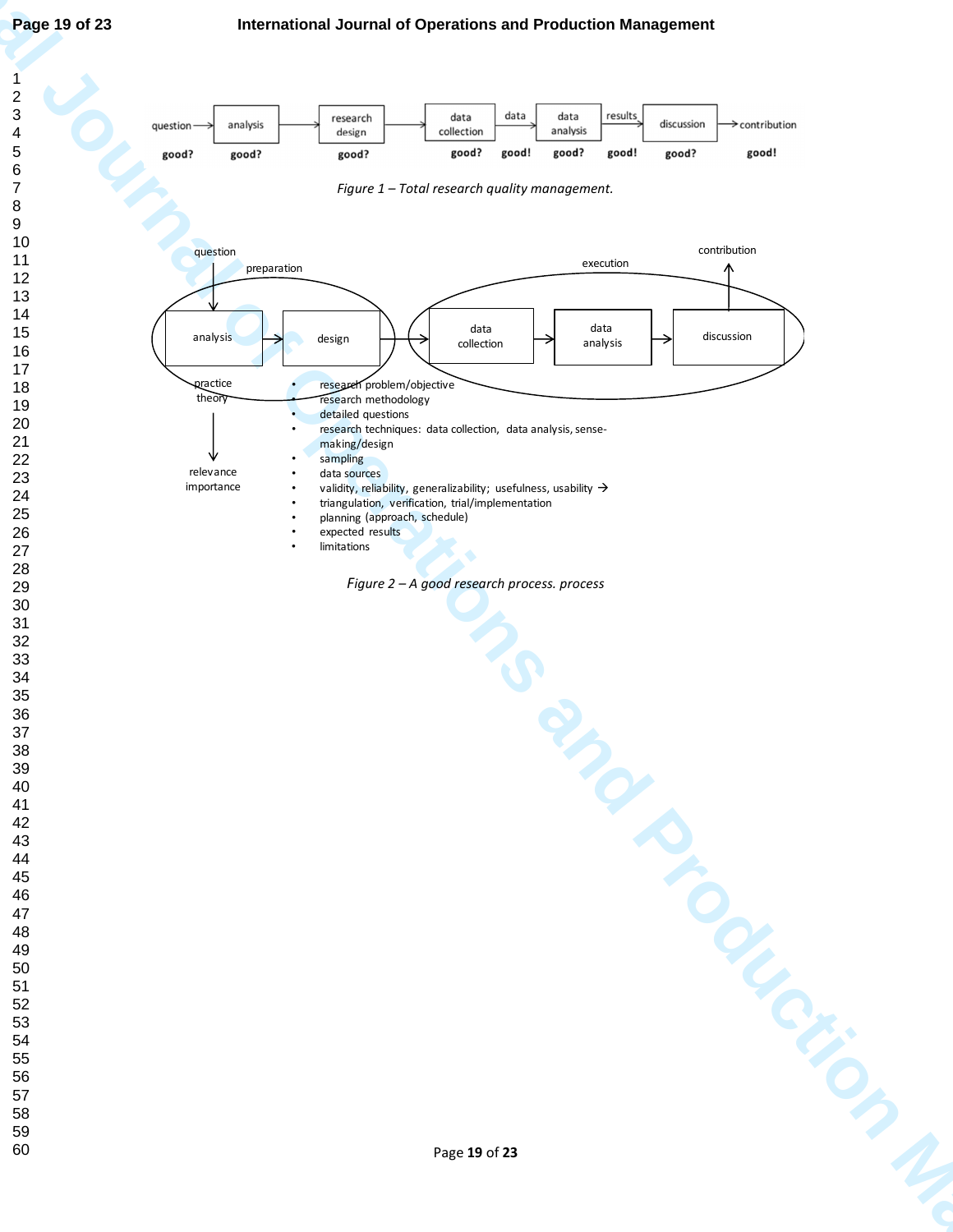#### *Table 1 – Qualitative case study research*

#### **Lessons for publishability**

#### Be able to:

- Account for the choice of doing case study research.
- Account for the case selection criteria and conducting single or multiple case studies.
- Infer and discuss implications of these choices.

#### **Lessons for publishability**

#### Be able to:

- Account for the choice of doing survey research.
- **Clarify the underlying research model and the nature of the constructs/scales/data 1st/2<sup>nd</sup> order,** reflective/formative, use of different Likert scales, primary/secondary data.
- Account for the sampling criteria and the data collection methods.
- Infer and discuss implications of these choices.
- Be consistent and theoretically solid in the way data are used and interpreted.
- Conduct thorough and rigorous data analysis, adopting the proper methods and reporting all the relevant information.

#### *Table 3 – The mission of three leading OM journals*

| Table 1 - Qualitative case study research<br>Lessons for publishability<br>Be able to:<br>Account for the choice of doing case study research.<br>Account for the case selection criteria and conducting single or multiple case studies.<br>$\bullet$<br>Infer and discuss implications of these choices.<br>$\bullet$<br>theory development.<br>replication, including methods used to collect, analyze and validate data.<br>Present and discuss findings against existing theory.<br>Develop a publication strategy - pre-choice of potential outlets.<br>Table 2 - Quantitative/international survey research<br>Lessons for publishability<br>Be able to:<br>Account for the choice of doing survey research.<br>٠<br>$\bullet$<br>reflective/formative, use of different Likert scales, primary/secondary data.<br>Account for the sampling criteria and the data collection methods.<br>$\bullet$<br>Infer and discuss implications of these choices.<br>Be consistent and theoretically solid in the way data are used and interpreted.<br>$\bullet$<br>relevant information.<br>Use existing scales as much as possible, to improve replicability and comparability with previous studies.<br>Ensure uniformity in translation practices, local sampling/contacting respondents, database accessibility.<br>Develop a consortium-level publication strategy - pre-choice of potential outlets, joint papers.<br>Table 3 - The mission of three leading OM journals<br>Journal title<br>Journal mission<br>"To publish leading-edge, innovative research that has the potential to<br><b>IJOPM</b><br>and/or practically."<br>JOM<br>"To publish original, empirical operations management research that<br>demonstrates both academic and practical relevance."<br>POM<br>"To serve as the flagship research journal in operations management in<br>manufacturing and services."<br>Page 20 of 23 |  |
|-------------------------------------------------------------------------------------------------------------------------------------------------------------------------------------------------------------------------------------------------------------------------------------------------------------------------------------------------------------------------------------------------------------------------------------------------------------------------------------------------------------------------------------------------------------------------------------------------------------------------------------------------------------------------------------------------------------------------------------------------------------------------------------------------------------------------------------------------------------------------------------------------------------------------------------------------------------------------------------------------------------------------------------------------------------------------------------------------------------------------------------------------------------------------------------------------------------------------------------------------------------------------------------------------------------------------------------------------------------------------------------------------------------------------------------------------------------------------------------------------------------------------------------------------------------------------------------------------------------------------------------------------------------------------------------------------------------------------------------------------------------------------------------------------------------------------------------------------------------------------------------------------------------|--|
| Clarify the specific purpose and role of the case study/studies in the research - e.g., inductive versus deductive<br>Account for and report field work and data analysis at a level of detail that provides transparency and allows<br>Clarify the underlying research model and the nature of the constructs/scales/data $-1^{st}/2^{nd}$ order,<br>Conduct thorough and rigorous data analysis, adopting the proper methods and reporting all the<br>significantly advance the field of Operations Management, theoretically                                                                                                                                                                                                                                                                                                                                                                                                                                                                                                                                                                                                                                                                                                                                                                                                                                                                                                                                                                                                                                                                                                                                                                                                                                                                                                                                                                             |  |
|                                                                                                                                                                                                                                                                                                                                                                                                                                                                                                                                                                                                                                                                                                                                                                                                                                                                                                                                                                                                                                                                                                                                                                                                                                                                                                                                                                                                                                                                                                                                                                                                                                                                                                                                                                                                                                                                                                             |  |
|                                                                                                                                                                                                                                                                                                                                                                                                                                                                                                                                                                                                                                                                                                                                                                                                                                                                                                                                                                                                                                                                                                                                                                                                                                                                                                                                                                                                                                                                                                                                                                                                                                                                                                                                                                                                                                                                                                             |  |
|                                                                                                                                                                                                                                                                                                                                                                                                                                                                                                                                                                                                                                                                                                                                                                                                                                                                                                                                                                                                                                                                                                                                                                                                                                                                                                                                                                                                                                                                                                                                                                                                                                                                                                                                                                                                                                                                                                             |  |
|                                                                                                                                                                                                                                                                                                                                                                                                                                                                                                                                                                                                                                                                                                                                                                                                                                                                                                                                                                                                                                                                                                                                                                                                                                                                                                                                                                                                                                                                                                                                                                                                                                                                                                                                                                                                                                                                                                             |  |
|                                                                                                                                                                                                                                                                                                                                                                                                                                                                                                                                                                                                                                                                                                                                                                                                                                                                                                                                                                                                                                                                                                                                                                                                                                                                                                                                                                                                                                                                                                                                                                                                                                                                                                                                                                                                                                                                                                             |  |
|                                                                                                                                                                                                                                                                                                                                                                                                                                                                                                                                                                                                                                                                                                                                                                                                                                                                                                                                                                                                                                                                                                                                                                                                                                                                                                                                                                                                                                                                                                                                                                                                                                                                                                                                                                                                                                                                                                             |  |
|                                                                                                                                                                                                                                                                                                                                                                                                                                                                                                                                                                                                                                                                                                                                                                                                                                                                                                                                                                                                                                                                                                                                                                                                                                                                                                                                                                                                                                                                                                                                                                                                                                                                                                                                                                                                                                                                                                             |  |
|                                                                                                                                                                                                                                                                                                                                                                                                                                                                                                                                                                                                                                                                                                                                                                                                                                                                                                                                                                                                                                                                                                                                                                                                                                                                                                                                                                                                                                                                                                                                                                                                                                                                                                                                                                                                                                                                                                             |  |
|                                                                                                                                                                                                                                                                                                                                                                                                                                                                                                                                                                                                                                                                                                                                                                                                                                                                                                                                                                                                                                                                                                                                                                                                                                                                                                                                                                                                                                                                                                                                                                                                                                                                                                                                                                                                                                                                                                             |  |
|                                                                                                                                                                                                                                                                                                                                                                                                                                                                                                                                                                                                                                                                                                                                                                                                                                                                                                                                                                                                                                                                                                                                                                                                                                                                                                                                                                                                                                                                                                                                                                                                                                                                                                                                                                                                                                                                                                             |  |
|                                                                                                                                                                                                                                                                                                                                                                                                                                                                                                                                                                                                                                                                                                                                                                                                                                                                                                                                                                                                                                                                                                                                                                                                                                                                                                                                                                                                                                                                                                                                                                                                                                                                                                                                                                                                                                                                                                             |  |
|                                                                                                                                                                                                                                                                                                                                                                                                                                                                                                                                                                                                                                                                                                                                                                                                                                                                                                                                                                                                                                                                                                                                                                                                                                                                                                                                                                                                                                                                                                                                                                                                                                                                                                                                                                                                                                                                                                             |  |
|                                                                                                                                                                                                                                                                                                                                                                                                                                                                                                                                                                                                                                                                                                                                                                                                                                                                                                                                                                                                                                                                                                                                                                                                                                                                                                                                                                                                                                                                                                                                                                                                                                                                                                                                                                                                                                                                                                             |  |
|                                                                                                                                                                                                                                                                                                                                                                                                                                                                                                                                                                                                                                                                                                                                                                                                                                                                                                                                                                                                                                                                                                                                                                                                                                                                                                                                                                                                                                                                                                                                                                                                                                                                                                                                                                                                                                                                                                             |  |
|                                                                                                                                                                                                                                                                                                                                                                                                                                                                                                                                                                                                                                                                                                                                                                                                                                                                                                                                                                                                                                                                                                                                                                                                                                                                                                                                                                                                                                                                                                                                                                                                                                                                                                                                                                                                                                                                                                             |  |
|                                                                                                                                                                                                                                                                                                                                                                                                                                                                                                                                                                                                                                                                                                                                                                                                                                                                                                                                                                                                                                                                                                                                                                                                                                                                                                                                                                                                                                                                                                                                                                                                                                                                                                                                                                                                                                                                                                             |  |
|                                                                                                                                                                                                                                                                                                                                                                                                                                                                                                                                                                                                                                                                                                                                                                                                                                                                                                                                                                                                                                                                                                                                                                                                                                                                                                                                                                                                                                                                                                                                                                                                                                                                                                                                                                                                                                                                                                             |  |
|                                                                                                                                                                                                                                                                                                                                                                                                                                                                                                                                                                                                                                                                                                                                                                                                                                                                                                                                                                                                                                                                                                                                                                                                                                                                                                                                                                                                                                                                                                                                                                                                                                                                                                                                                                                                                                                                                                             |  |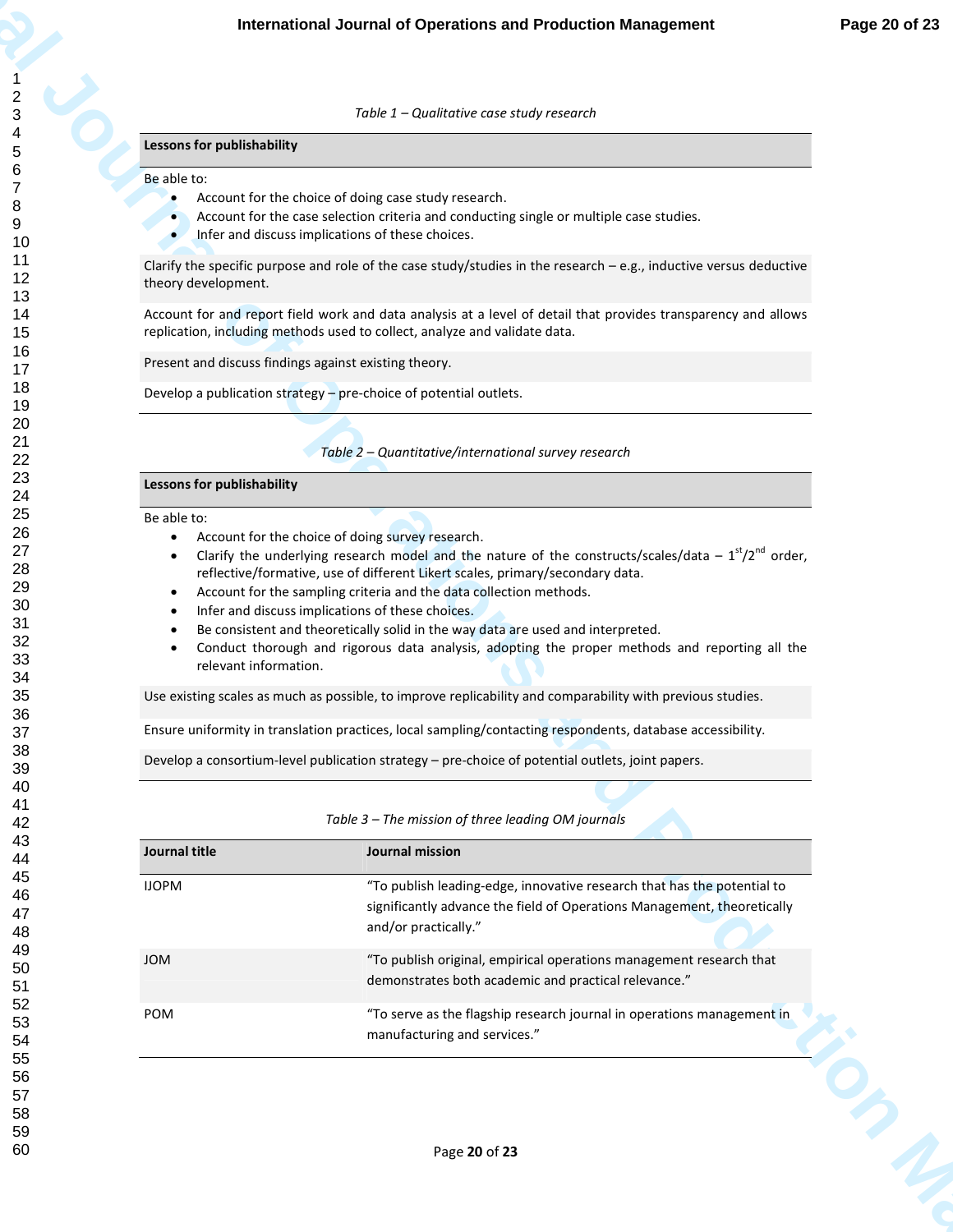| "Executing strategy through<br>A clear, confident yet concise, title linking strategy to performance<br>comprehensive performance<br>measurement.<br>measurement systems"<br>The paper sought to demonstrate the importance of performance<br>measurement in relation to the development of cost leadership and<br>differentiation strategies. A novel approach to the exploration of<br>performance measurement, which went beyond the operational<br>mechanics often associated with papers exploring performance<br>measurement.<br>There is a current debate regarding the reality of sustainable<br>"Institutional sustainable purchasing<br>priorities: stakeholder perceptions<br>purchasing and the subsequent impact upon stakeholders. The title<br>versus environmental reality"<br>captures all the key elements of the paper in a succinct and clear<br>manner.<br>An interesting and topical paper with a clear and relevant focus.<br>Purchasing is now regarded as a key strategic aspect of an<br>organization's competitive arsenal.<br>A long title but one that demonstrates the novelty of the topic and<br>"To tweet or not to tweet? Exploring<br>the effectiveness of service recovery<br>aligns service operations within the burgeoning social media<br>strategies using social media"<br>environment.<br>"Making the business process<br>Whilst the topic is not particularly novel the title indicates where the<br>outsourcing decision: why distance<br>the outsourcing relationship. The title demonstrates a valid and<br>matters"<br>relevant addition to the research exploring outsourcing.<br>"Supply-side resilience as practice<br>A concise title, which also includes reference to the primary approach<br>bundles: A critical incident study"<br>to gathering data.<br>Supply-side resilience is an interesting topic, grounded in the growing<br>body of supply chain risk research. Assessing such risk as practice<br>bundles was innovative and the outcomes relevant to the operations<br>and supply community.<br>Page 21 of 23 |              | Table 4 – Example titles of accepted $***$ papers |
|--------------------------------------------------------------------------------------------------------------------------------------------------------------------------------------------------------------------------------------------------------------------------------------------------------------------------------------------------------------------------------------------------------------------------------------------------------------------------------------------------------------------------------------------------------------------------------------------------------------------------------------------------------------------------------------------------------------------------------------------------------------------------------------------------------------------------------------------------------------------------------------------------------------------------------------------------------------------------------------------------------------------------------------------------------------------------------------------------------------------------------------------------------------------------------------------------------------------------------------------------------------------------------------------------------------------------------------------------------------------------------------------------------------------------------------------------------------------------------------------------------------------------------------------------------------------------------------------------------------------------------------------------------------------------------------------------------------------------------------------------------------------------------------------------------------------------------------------------------------------------------------------------------------------------------------------------------------------------------------------------------------------------------------------------------------------------------|--------------|---------------------------------------------------|
| contribution is being made - distance and its subsequent impact upon                                                                                                                                                                                                                                                                                                                                                                                                                                                                                                                                                                                                                                                                                                                                                                                                                                                                                                                                                                                                                                                                                                                                                                                                                                                                                                                                                                                                                                                                                                                                                                                                                                                                                                                                                                                                                                                                                                                                                                                                           | <b>Title</b> | <b>Observations</b>                               |
|                                                                                                                                                                                                                                                                                                                                                                                                                                                                                                                                                                                                                                                                                                                                                                                                                                                                                                                                                                                                                                                                                                                                                                                                                                                                                                                                                                                                                                                                                                                                                                                                                                                                                                                                                                                                                                                                                                                                                                                                                                                                                |              |                                                   |
|                                                                                                                                                                                                                                                                                                                                                                                                                                                                                                                                                                                                                                                                                                                                                                                                                                                                                                                                                                                                                                                                                                                                                                                                                                                                                                                                                                                                                                                                                                                                                                                                                                                                                                                                                                                                                                                                                                                                                                                                                                                                                |              |                                                   |
|                                                                                                                                                                                                                                                                                                                                                                                                                                                                                                                                                                                                                                                                                                                                                                                                                                                                                                                                                                                                                                                                                                                                                                                                                                                                                                                                                                                                                                                                                                                                                                                                                                                                                                                                                                                                                                                                                                                                                                                                                                                                                |              |                                                   |
|                                                                                                                                                                                                                                                                                                                                                                                                                                                                                                                                                                                                                                                                                                                                                                                                                                                                                                                                                                                                                                                                                                                                                                                                                                                                                                                                                                                                                                                                                                                                                                                                                                                                                                                                                                                                                                                                                                                                                                                                                                                                                |              |                                                   |
|                                                                                                                                                                                                                                                                                                                                                                                                                                                                                                                                                                                                                                                                                                                                                                                                                                                                                                                                                                                                                                                                                                                                                                                                                                                                                                                                                                                                                                                                                                                                                                                                                                                                                                                                                                                                                                                                                                                                                                                                                                                                                |              |                                                   |
|                                                                                                                                                                                                                                                                                                                                                                                                                                                                                                                                                                                                                                                                                                                                                                                                                                                                                                                                                                                                                                                                                                                                                                                                                                                                                                                                                                                                                                                                                                                                                                                                                                                                                                                                                                                                                                                                                                                                                                                                                                                                                |              |                                                   |
|                                                                                                                                                                                                                                                                                                                                                                                                                                                                                                                                                                                                                                                                                                                                                                                                                                                                                                                                                                                                                                                                                                                                                                                                                                                                                                                                                                                                                                                                                                                                                                                                                                                                                                                                                                                                                                                                                                                                                                                                                                                                                |              |                                                   |
|                                                                                                                                                                                                                                                                                                                                                                                                                                                                                                                                                                                                                                                                                                                                                                                                                                                                                                                                                                                                                                                                                                                                                                                                                                                                                                                                                                                                                                                                                                                                                                                                                                                                                                                                                                                                                                                                                                                                                                                                                                                                                |              |                                                   |
|                                                                                                                                                                                                                                                                                                                                                                                                                                                                                                                                                                                                                                                                                                                                                                                                                                                                                                                                                                                                                                                                                                                                                                                                                                                                                                                                                                                                                                                                                                                                                                                                                                                                                                                                                                                                                                                                                                                                                                                                                                                                                |              |                                                   |
|                                                                                                                                                                                                                                                                                                                                                                                                                                                                                                                                                                                                                                                                                                                                                                                                                                                                                                                                                                                                                                                                                                                                                                                                                                                                                                                                                                                                                                                                                                                                                                                                                                                                                                                                                                                                                                                                                                                                                                                                                                                                                |              |                                                   |
| <b>Olympedia</b>                                                                                                                                                                                                                                                                                                                                                                                                                                                                                                                                                                                                                                                                                                                                                                                                                                                                                                                                                                                                                                                                                                                                                                                                                                                                                                                                                                                                                                                                                                                                                                                                                                                                                                                                                                                                                                                                                                                                                                                                                                                               |              |                                                   |
|                                                                                                                                                                                                                                                                                                                                                                                                                                                                                                                                                                                                                                                                                                                                                                                                                                                                                                                                                                                                                                                                                                                                                                                                                                                                                                                                                                                                                                                                                                                                                                                                                                                                                                                                                                                                                                                                                                                                                                                                                                                                                |              |                                                   |
|                                                                                                                                                                                                                                                                                                                                                                                                                                                                                                                                                                                                                                                                                                                                                                                                                                                                                                                                                                                                                                                                                                                                                                                                                                                                                                                                                                                                                                                                                                                                                                                                                                                                                                                                                                                                                                                                                                                                                                                                                                                                                |              |                                                   |
|                                                                                                                                                                                                                                                                                                                                                                                                                                                                                                                                                                                                                                                                                                                                                                                                                                                                                                                                                                                                                                                                                                                                                                                                                                                                                                                                                                                                                                                                                                                                                                                                                                                                                                                                                                                                                                                                                                                                                                                                                                                                                |              |                                                   |
|                                                                                                                                                                                                                                                                                                                                                                                                                                                                                                                                                                                                                                                                                                                                                                                                                                                                                                                                                                                                                                                                                                                                                                                                                                                                                                                                                                                                                                                                                                                                                                                                                                                                                                                                                                                                                                                                                                                                                                                                                                                                                |              |                                                   |
|                                                                                                                                                                                                                                                                                                                                                                                                                                                                                                                                                                                                                                                                                                                                                                                                                                                                                                                                                                                                                                                                                                                                                                                                                                                                                                                                                                                                                                                                                                                                                                                                                                                                                                                                                                                                                                                                                                                                                                                                                                                                                |              |                                                   |
|                                                                                                                                                                                                                                                                                                                                                                                                                                                                                                                                                                                                                                                                                                                                                                                                                                                                                                                                                                                                                                                                                                                                                                                                                                                                                                                                                                                                                                                                                                                                                                                                                                                                                                                                                                                                                                                                                                                                                                                                                                                                                |              |                                                   |
|                                                                                                                                                                                                                                                                                                                                                                                                                                                                                                                                                                                                                                                                                                                                                                                                                                                                                                                                                                                                                                                                                                                                                                                                                                                                                                                                                                                                                                                                                                                                                                                                                                                                                                                                                                                                                                                                                                                                                                                                                                                                                |              |                                                   |
|                                                                                                                                                                                                                                                                                                                                                                                                                                                                                                                                                                                                                                                                                                                                                                                                                                                                                                                                                                                                                                                                                                                                                                                                                                                                                                                                                                                                                                                                                                                                                                                                                                                                                                                                                                                                                                                                                                                                                                                                                                                                                |              |                                                   |
|                                                                                                                                                                                                                                                                                                                                                                                                                                                                                                                                                                                                                                                                                                                                                                                                                                                                                                                                                                                                                                                                                                                                                                                                                                                                                                                                                                                                                                                                                                                                                                                                                                                                                                                                                                                                                                                                                                                                                                                                                                                                                |              |                                                   |
|                                                                                                                                                                                                                                                                                                                                                                                                                                                                                                                                                                                                                                                                                                                                                                                                                                                                                                                                                                                                                                                                                                                                                                                                                                                                                                                                                                                                                                                                                                                                                                                                                                                                                                                                                                                                                                                                                                                                                                                                                                                                                |              |                                                   |
|                                                                                                                                                                                                                                                                                                                                                                                                                                                                                                                                                                                                                                                                                                                                                                                                                                                                                                                                                                                                                                                                                                                                                                                                                                                                                                                                                                                                                                                                                                                                                                                                                                                                                                                                                                                                                                                                                                                                                                                                                                                                                |              |                                                   |
|                                                                                                                                                                                                                                                                                                                                                                                                                                                                                                                                                                                                                                                                                                                                                                                                                                                                                                                                                                                                                                                                                                                                                                                                                                                                                                                                                                                                                                                                                                                                                                                                                                                                                                                                                                                                                                                                                                                                                                                                                                                                                |              |                                                   |
|                                                                                                                                                                                                                                                                                                                                                                                                                                                                                                                                                                                                                                                                                                                                                                                                                                                                                                                                                                                                                                                                                                                                                                                                                                                                                                                                                                                                                                                                                                                                                                                                                                                                                                                                                                                                                                                                                                                                                                                                                                                                                |              |                                                   |
|                                                                                                                                                                                                                                                                                                                                                                                                                                                                                                                                                                                                                                                                                                                                                                                                                                                                                                                                                                                                                                                                                                                                                                                                                                                                                                                                                                                                                                                                                                                                                                                                                                                                                                                                                                                                                                                                                                                                                                                                                                                                                |              |                                                   |
|                                                                                                                                                                                                                                                                                                                                                                                                                                                                                                                                                                                                                                                                                                                                                                                                                                                                                                                                                                                                                                                                                                                                                                                                                                                                                                                                                                                                                                                                                                                                                                                                                                                                                                                                                                                                                                                                                                                                                                                                                                                                                |              |                                                   |
|                                                                                                                                                                                                                                                                                                                                                                                                                                                                                                                                                                                                                                                                                                                                                                                                                                                                                                                                                                                                                                                                                                                                                                                                                                                                                                                                                                                                                                                                                                                                                                                                                                                                                                                                                                                                                                                                                                                                                                                                                                                                                |              |                                                   |
|                                                                                                                                                                                                                                                                                                                                                                                                                                                                                                                                                                                                                                                                                                                                                                                                                                                                                                                                                                                                                                                                                                                                                                                                                                                                                                                                                                                                                                                                                                                                                                                                                                                                                                                                                                                                                                                                                                                                                                                                                                                                                |              |                                                   |
|                                                                                                                                                                                                                                                                                                                                                                                                                                                                                                                                                                                                                                                                                                                                                                                                                                                                                                                                                                                                                                                                                                                                                                                                                                                                                                                                                                                                                                                                                                                                                                                                                                                                                                                                                                                                                                                                                                                                                                                                                                                                                |              |                                                   |
|                                                                                                                                                                                                                                                                                                                                                                                                                                                                                                                                                                                                                                                                                                                                                                                                                                                                                                                                                                                                                                                                                                                                                                                                                                                                                                                                                                                                                                                                                                                                                                                                                                                                                                                                                                                                                                                                                                                                                                                                                                                                                |              |                                                   |
|                                                                                                                                                                                                                                                                                                                                                                                                                                                                                                                                                                                                                                                                                                                                                                                                                                                                                                                                                                                                                                                                                                                                                                                                                                                                                                                                                                                                                                                                                                                                                                                                                                                                                                                                                                                                                                                                                                                                                                                                                                                                                |              |                                                   |
|                                                                                                                                                                                                                                                                                                                                                                                                                                                                                                                                                                                                                                                                                                                                                                                                                                                                                                                                                                                                                                                                                                                                                                                                                                                                                                                                                                                                                                                                                                                                                                                                                                                                                                                                                                                                                                                                                                                                                                                                                                                                                |              |                                                   |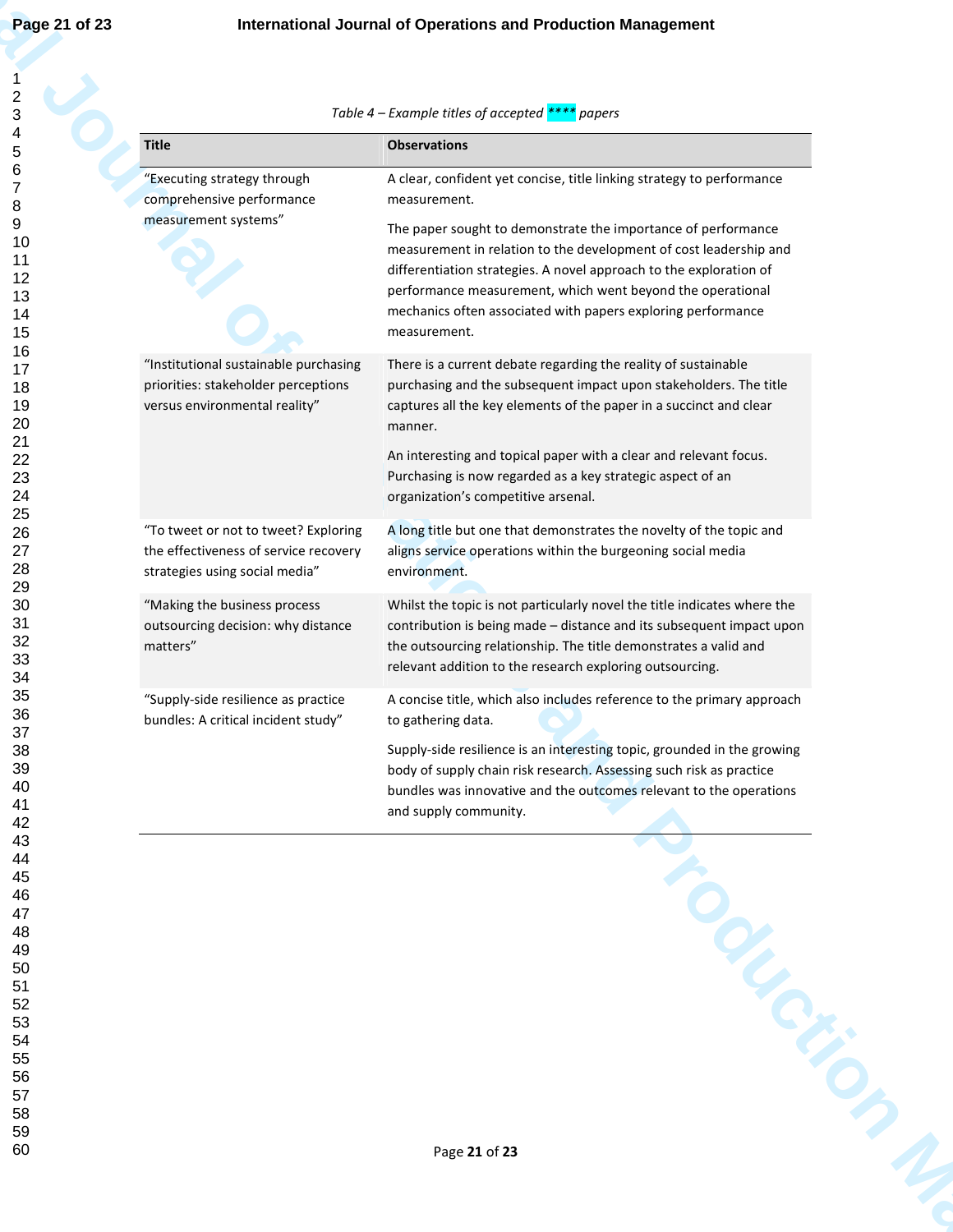#### *Table 5 – Keywords selection*

| <b>Keywords</b><br><b>Observations</b><br>Technology implementation,<br>Whilst these keywords resonate with the broad content of the<br>Management of technology, Alignment<br>paper, they were inappropriate for generating appropriate<br>processes, Network of organizations<br>reviewers. More appropriate keywords would have been<br>'Operations Technology' and 'Supply Networks'.<br>Horizontal collaboration, Collaboration<br>The keywords generally reflect the content of the paper, but their<br>use as reviewer identifiers yielded a nil return. More successful<br>enablers, Logistics management<br>which reflect both the content of the paper and the terms used by<br>reviewers to reflect their expertise.<br>Whilst one might consider 'Resilience' as an appropriate keyword<br>Resilience, Counterfeiting<br>say, 'Counterfeiting' yielded no returns. In some ways, this reflects<br>broader keywords more challenging but more important.<br>Table 6 - First checks leading to desk or immediate reviewer reject<br>Editor<br><b>Editor and/or reviewer</b><br>Reviewer<br>Topic does not fit<br><b>Bad English</b><br>Sloppy argumentation<br>Paper is too long<br>Uninteresting topic<br>No research question/objective<br>Formal requirements (e.g.,<br>Local references in an<br>structured abstract) are not met<br>international journal<br>No references to key sources on<br>the topic<br>Poor rigor<br>No discussion section/ discussion<br>without references<br>Page 22 of 23 |  |
|--------------------------------------------------------------------------------------------------------------------------------------------------------------------------------------------------------------------------------------------------------------------------------------------------------------------------------------------------------------------------------------------------------------------------------------------------------------------------------------------------------------------------------------------------------------------------------------------------------------------------------------------------------------------------------------------------------------------------------------------------------------------------------------------------------------------------------------------------------------------------------------------------------------------------------------------------------------------------------------------------------------------------------------------------------------------------------------------------------------------------------------------------------------------------------------------------------------------------------------------------------------------------------------------------------------------------------------------------------------------------------------------------------------------------------------------------------------------------------------------------------------------|--|
| terms would have been 'Logistics' and 'Buyer-supplier relationships',                                                                                                                                                                                                                                                                                                                                                                                                                                                                                                                                                                                                                                                                                                                                                                                                                                                                                                                                                                                                                                                                                                                                                                                                                                                                                                                                                                                                                                              |  |
| the auto-suggest resulted in a nil return. The altered search term of<br>'Supply chain resilience' resulted in only a single return. Needless to<br>the novelty of the content, which makes the importance of selecting                                                                                                                                                                                                                                                                                                                                                                                                                                                                                                                                                                                                                                                                                                                                                                                                                                                                                                                                                                                                                                                                                                                                                                                                                                                                                            |  |
|                                                                                                                                                                                                                                                                                                                                                                                                                                                                                                                                                                                                                                                                                                                                                                                                                                                                                                                                                                                                                                                                                                                                                                                                                                                                                                                                                                                                                                                                                                                    |  |
|                                                                                                                                                                                                                                                                                                                                                                                                                                                                                                                                                                                                                                                                                                                                                                                                                                                                                                                                                                                                                                                                                                                                                                                                                                                                                                                                                                                                                                                                                                                    |  |
|                                                                                                                                                                                                                                                                                                                                                                                                                                                                                                                                                                                                                                                                                                                                                                                                                                                                                                                                                                                                                                                                                                                                                                                                                                                                                                                                                                                                                                                                                                                    |  |
| <b>LACKS</b>                                                                                                                                                                                                                                                                                                                                                                                                                                                                                                                                                                                                                                                                                                                                                                                                                                                                                                                                                                                                                                                                                                                                                                                                                                                                                                                                                                                                                                                                                                       |  |
|                                                                                                                                                                                                                                                                                                                                                                                                                                                                                                                                                                                                                                                                                                                                                                                                                                                                                                                                                                                                                                                                                                                                                                                                                                                                                                                                                                                                                                                                                                                    |  |
|                                                                                                                                                                                                                                                                                                                                                                                                                                                                                                                                                                                                                                                                                                                                                                                                                                                                                                                                                                                                                                                                                                                                                                                                                                                                                                                                                                                                                                                                                                                    |  |
|                                                                                                                                                                                                                                                                                                                                                                                                                                                                                                                                                                                                                                                                                                                                                                                                                                                                                                                                                                                                                                                                                                                                                                                                                                                                                                                                                                                                                                                                                                                    |  |
|                                                                                                                                                                                                                                                                                                                                                                                                                                                                                                                                                                                                                                                                                                                                                                                                                                                                                                                                                                                                                                                                                                                                                                                                                                                                                                                                                                                                                                                                                                                    |  |
|                                                                                                                                                                                                                                                                                                                                                                                                                                                                                                                                                                                                                                                                                                                                                                                                                                                                                                                                                                                                                                                                                                                                                                                                                                                                                                                                                                                                                                                                                                                    |  |
|                                                                                                                                                                                                                                                                                                                                                                                                                                                                                                                                                                                                                                                                                                                                                                                                                                                                                                                                                                                                                                                                                                                                                                                                                                                                                                                                                                                                                                                                                                                    |  |
|                                                                                                                                                                                                                                                                                                                                                                                                                                                                                                                                                                                                                                                                                                                                                                                                                                                                                                                                                                                                                                                                                                                                                                                                                                                                                                                                                                                                                                                                                                                    |  |
|                                                                                                                                                                                                                                                                                                                                                                                                                                                                                                                                                                                                                                                                                                                                                                                                                                                                                                                                                                                                                                                                                                                                                                                                                                                                                                                                                                                                                                                                                                                    |  |
|                                                                                                                                                                                                                                                                                                                                                                                                                                                                                                                                                                                                                                                                                                                                                                                                                                                                                                                                                                                                                                                                                                                                                                                                                                                                                                                                                                                                                                                                                                                    |  |
|                                                                                                                                                                                                                                                                                                                                                                                                                                                                                                                                                                                                                                                                                                                                                                                                                                                                                                                                                                                                                                                                                                                                                                                                                                                                                                                                                                                                                                                                                                                    |  |
|                                                                                                                                                                                                                                                                                                                                                                                                                                                                                                                                                                                                                                                                                                                                                                                                                                                                                                                                                                                                                                                                                                                                                                                                                                                                                                                                                                                                                                                                                                                    |  |
|                                                                                                                                                                                                                                                                                                                                                                                                                                                                                                                                                                                                                                                                                                                                                                                                                                                                                                                                                                                                                                                                                                                                                                                                                                                                                                                                                                                                                                                                                                                    |  |
|                                                                                                                                                                                                                                                                                                                                                                                                                                                                                                                                                                                                                                                                                                                                                                                                                                                                                                                                                                                                                                                                                                                                                                                                                                                                                                                                                                                                                                                                                                                    |  |
|                                                                                                                                                                                                                                                                                                                                                                                                                                                                                                                                                                                                                                                                                                                                                                                                                                                                                                                                                                                                                                                                                                                                                                                                                                                                                                                                                                                                                                                                                                                    |  |
|                                                                                                                                                                                                                                                                                                                                                                                                                                                                                                                                                                                                                                                                                                                                                                                                                                                                                                                                                                                                                                                                                                                                                                                                                                                                                                                                                                                                                                                                                                                    |  |
|                                                                                                                                                                                                                                                                                                                                                                                                                                                                                                                                                                                                                                                                                                                                                                                                                                                                                                                                                                                                                                                                                                                                                                                                                                                                                                                                                                                                                                                                                                                    |  |
|                                                                                                                                                                                                                                                                                                                                                                                                                                                                                                                                                                                                                                                                                                                                                                                                                                                                                                                                                                                                                                                                                                                                                                                                                                                                                                                                                                                                                                                                                                                    |  |

#### *Table 6 – First checks leading to desk or immediate reviewer reject*

| <b>Editor</b>                    | <b>Editor and/or reviewer</b> | <b>Reviewer</b>                   |
|----------------------------------|-------------------------------|-----------------------------------|
| Topic does not fit               | <b>Bad English</b>            | Sloppy argumentation              |
| Paper is too long                | Uninteresting topic           | No research question/objective    |
| Formal requirements (e.g.,       |                               | Local references in an            |
| structured abstract) are not met |                               | international journal             |
|                                  |                               | No references to key sources on   |
|                                  |                               | the topic                         |
|                                  |                               | Poor rigor                        |
|                                  |                               | No discussion section/ discussion |
|                                  |                               | without references                |

| 1  |               |
|----|---------------|
|    |               |
|    |               |
|    |               |
|    |               |
|    |               |
|    |               |
|    |               |
|    |               |
|    |               |
|    |               |
|    |               |
|    |               |
|    |               |
|    |               |
|    |               |
|    |               |
|    |               |
|    |               |
|    |               |
|    |               |
|    |               |
|    |               |
|    |               |
|    |               |
|    |               |
|    |               |
|    |               |
|    |               |
|    |               |
|    |               |
|    |               |
|    |               |
|    |               |
|    |               |
|    |               |
|    |               |
|    |               |
|    |               |
|    |               |
| 40 |               |
| 41 |               |
| 42 |               |
| 4: | Š             |
| 44 |               |
| 45 |               |
| 46 |               |
| 47 |               |
| 48 |               |
| 49 |               |
| 50 |               |
| ŗ  | $\mathbf{51}$ |
| 52 |               |
| 5: | ξ             |
| 54 |               |
| 55 |               |
| 56 |               |
| 57 |               |
| 58 |               |
| 59 |               |
|    |               |